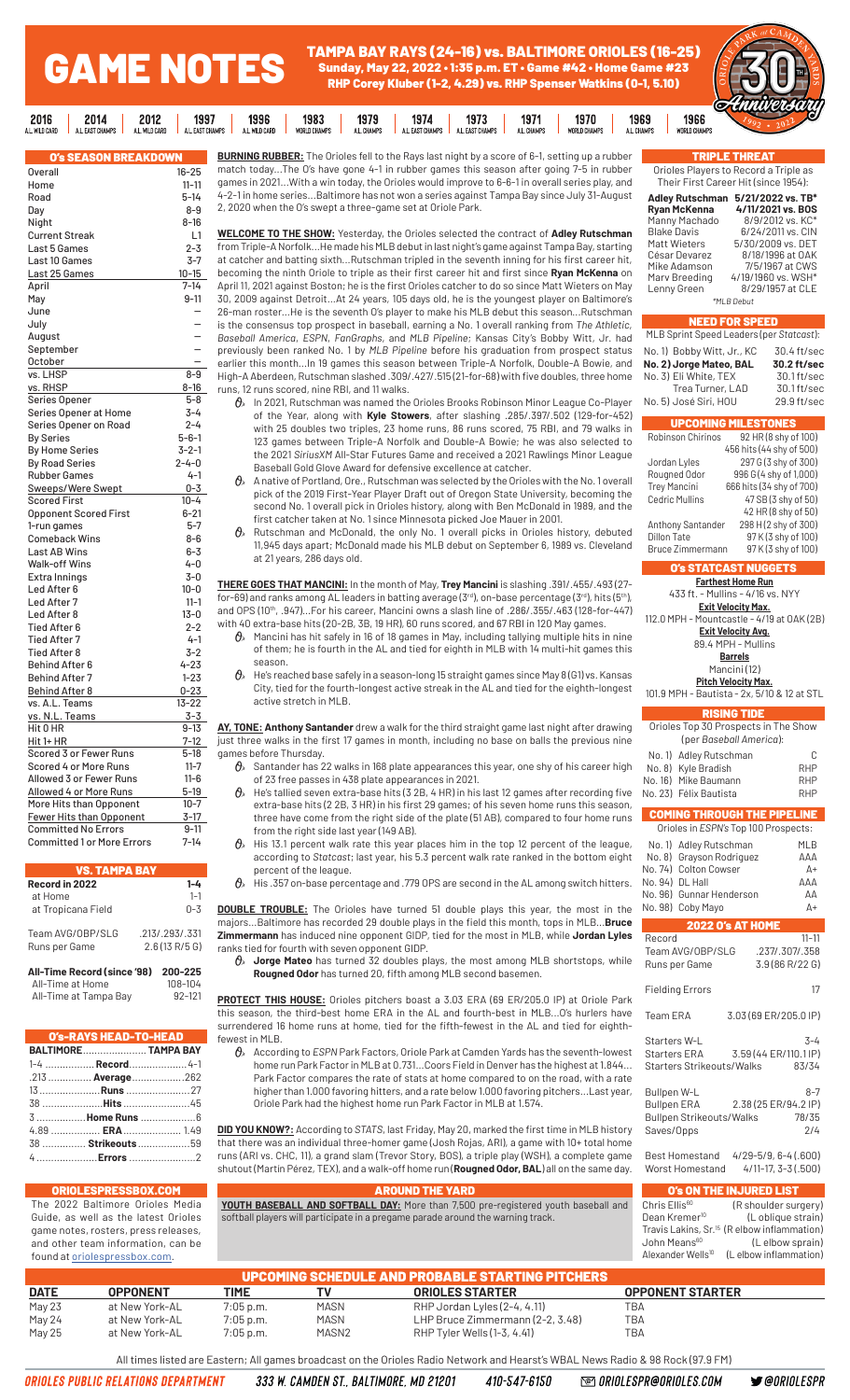## TODAY'S STARTING PITCHER

### **#80 RHP SPENSER WATKINS**

**0-1, 5.10 ERA**



**HT:** 6-2 **WT:** 185 **DOB:** 8/27/92 **Age:** 29

**Bats:** R **Throws:** R

**QUICK HITS:** Watkins is making his eighth start of 2022 and his 19th career start (23rd appearance)... Made his MLB debut on 7/2/21 and worked 1.0-perfect inning at Los Angeles-AL...Only allowed three runs in his first four Major League outings across 16.1 IP (1.65 ERA)...Pitched to an 8.07 ERA (49 ER/54.2 IP) in 2021...As a starter, recorded a 7.63 ERA (39 ER/46.0 IP) in 10 starts last year.

**LAST TIME OUT:** Took the no decision on 5/17 vs. New York-AL after allowing two runs on four hits (one home run) with three walks, a hit batter, and a strikeout across 4.0 innings in the 5-4 loss to the Yankees.

**CAREER VS. TAMPA BAY:** Watkins will be making his fifth career start and appearance against the Rays...Has pitched to a 6.43 ERA (15 ER/21.0 IP) in his four outings, striking out 17 compared to five walks...His last outing against Tampa Bay came on 8/29/21, where he suffered the loss, allowing six runs on seven hits (three home runs) with a walk and four strikeouts across 5.0 innings.

AGAINST THE AL EAST: Is scheduled to make his ninth career start (14<sup>th</sup> appearance) against an inter-division foe...Has pitched to a 2-4 record with a 6.80 ERA (35 ER/46.1 IP) in his career against the AL East with a home ERA of 7.71 (24 ER/28.0 IP) against the division.

AT OPACY: Will be making his 11<sup>th</sup> career start (14<sup>th</sup> outing) at home in his career...Has pitched to a 1-4 record with an 8.02 ERA (41 ER/46.0 IP) in Baltimore...In 2022, Watkins reps a 3.86 home ERA (7 ER/16.1 IP).

**SUMMER LOVING:** After making his MLB debut on 7/2/21 at Los Angeles-AL, Watkins started his career with a 3.10 ERA (7 ER/20.1 IP) in July 2021, finishing with a 2-1 record...In the same month, Watkins recorded 14 strikeouts and nine walks, limiting opponents to a .267 (20-for-75) batting average while allowing just two home runs.

**HAD ME A BLAST**: Across his 54.2 innings pitched last season, Watkins allowed 14 homers, finishing with a 2.30 HR/9 in 2021, the fifth-highest in all of baseball (minimum 50.0 IP)...The 29-year-old only allowed a single homer on the road last year with the other 13 coming at Oriole Park.

**TELL ME MORE:** Watkins was originally drafted in the 30<sup>th</sup> round of the 2014 First-Year Player Draft by the Detroit Tigers from Western Oregon University...Is the only player in Western Oregon history to play in an MLB game...Prepared to quit baseball and accept a job coaching high school baseball before the Orioles signed him to a Minor League deal on 2/2/21... His last appearance of the 2021 campaign came on 10/2/21 where he worked 2.1 innings, allowing no runs on just one hit with a strikeout...Is the only player in MLB history with the first name of "Spenser."

**ON THE FARM:** Holds a career 3.86 ERA (268 ER/625.1 IP) with seven teams across six different levels...In 2021, tossed 35.2 innings with Norfolk, allowing 14 earned runs (3.53 ERA) with 30 strikeouts, limiting opponents to a .212 (28-for-132) batting average...Owns a career 6.42 ERA (87 ER/122.0 IP) in his three years of Triple-A ball.

|               |            |            |    |               |      |                |  |            | <b>2022 &amp; CAREER SPLITS</b> |       |    |      |    |
|---------------|------------|------------|----|---------------|------|----------------|--|------------|---------------------------------|-------|----|------|----|
|               |            | 2022       |    | <b>CAREER</b> |      |                |  |            |                                 |       |    |      |    |
|               | W-L        | <b>ERA</b> |    | G/S           | IP   | ER             |  | W-L        | <b>ERA</b>                      | G/S   |    | IP   | ER |
| Home          | $0 - 0$    | 3.86       |    | 4/4           | 16.1 | 7              |  | $1 - 4$    | 8.02                            | 13/10 |    | 46.0 | 41 |
| Road          | $0 - 1$    | 6.59       |    | 3/3           | 13.2 | 10             |  | $1 - 4$    | 5.82                            | 10/7  |    | 38.2 | 25 |
| Day           |            |            |    |               |      |                |  | $0 - 2$    | 9.17                            | 5/3   |    | 17.2 | 18 |
| <b>Night</b>  | $0 - 1$    | 5.10       |    | 7/7           | 30.0 | 17             |  | $2 - 6$    | 6.45                            | 18/14 |    | 67.0 | 48 |
|               |            |            |    |               |      |                |  |            |                                 |       |    |      |    |
|               | <b>AVG</b> | АΒ         | н  | HR            | BB   | S <sub>0</sub> |  | <b>AVG</b> | AB                              | н     | HR | BB   | s  |
| vs. Left      | .229       | 48         | 11 | U             | 6    | 5              |  | .276       | 156                             | 43    | 5  | 14   | 2  |
| vs. Right     | .310       | 71         | 22 | 5             | 9    | 9              |  | .332       | 193                             | 64    | 14 | 20   | 2  |
| <b>TOTALS</b> | .277       | 119        | 33 | 5             | 15   | 14             |  | .307       | 349                             | 107   | 19 | 34   | L  |

| Road                            | $0 - 1$           |      | 6.59 3/3 |          | 13.2 |      | $1 - 4$    | 5.82       | 10/7 |    | 38.2 | - 25      |
|---------------------------------|-------------------|------|----------|----------|------|------|------------|------------|------|----|------|-----------|
| Day                             |                   |      |          |          |      |      | $0 - 2$    | 9.17       | 5/3  |    | 17.2 | 18        |
| Night                           | $0 - 1$           | 5.10 |          | 7/7      | 30.0 | - 17 | $2 - 6$    | 6.45 18/14 |      |    | 67.0 | - 48      |
|                                 |                   |      |          |          |      |      |            |            |      |    |      |           |
|                                 |                   |      |          |          |      |      |            |            |      |    |      |           |
|                                 | AVG AB H HR BB SO |      |          |          |      |      | <b>AVG</b> | AB H HR    |      |    | BB   | <b>SO</b> |
| vs. Left                        | .229              | 48   | -11      | $\Omega$ | - 6  | 5    | .276       | 156        | 43   | 5  | 14   | 25        |
| <b>vs. Right</b> .310 71 22 5 9 |                   |      |          |          |      | - 9  | .332       | 193        | 64   | 14 | 20   | 24        |

| <b>RUN SUPPORT</b>                                                                                  | <b>PITCH TYPE</b>                                                                                                                          | <b>MISCELLANEOUS</b>                            |
|-----------------------------------------------------------------------------------------------------|--------------------------------------------------------------------------------------------------------------------------------------------|-------------------------------------------------|
| (as starter)                                                                                        | (via FanGraphs)                                                                                                                            | <b>2022 STATS</b>                               |
|                                                                                                     | <b>Fastball</b> 39.1%                                                                                                                      | <b>WHIP</b> 1.60                                |
|                                                                                                     | Changeup 9.6%                                                                                                                              | $K/9$ 4.20                                      |
|                                                                                                     | <b>Curveball 11.8%</b>                                                                                                                     | <b>BB/9</b> 4.50                                |
|                                                                                                     | <b>Cutter </b> 20.2%                                                                                                                       |                                                 |
|                                                                                                     | <b>Slider </b> 19.3%                                                                                                                       | #P/IP 16.6                                      |
| <b>5 Runs </b> 0<br><b>7 Runs </b> 0<br>8 Runs 0<br><b>9 Runs 0</b><br>10+ Runs0<br><b>Total</b> 12 | <b>Avg. Velocity (MPH)</b><br><b>Fastball</b> 91.2<br>Changeup 86.4<br><b>Curveball </b> 77.7<br><b>Cutter  87.4</b><br><b>Slider 79.3</b> | <b>Opponents</b><br><b>OBP:</b> 372<br>SLG: 513 |
|                                                                                                     |                                                                                                                                            |                                                 |

### 2022 HIGHS CAREER HIGHS

**Hits:** 8, 5/11 at STL **Hits:** 9, 7/27/21 vs. MIA **Runs:** 7, 5/11 at STL **Runs:** 8, 8/24/21 vs. LAA **Earned Runs:** 7, 5/11 at STL **Earned Runs:** 8, 8/24/21 vs. LAA **Strikeouts:** 3, 3x, last: 5/11 at STL **Strikeouts:** 7, 7/19/21 at TB **Walks:** 3, 2x, last: 5/17 vs. NYY **Walks:** 3, 5x, last: 5/17/22 vs. NYY<br> **Home Runs:** 2, 4/23 at LAA **Home Runs:** 3, 8/29/21 vs. TB **Winning Streak:** — **Winning Streak:** 2, 7/6-7/19/21 **Losing Streak:** 1, 5/11-present **Losing Streak:** 8, 7/27/21-present **Pitches Thrown:** 81, 5/11 at STL **Pitches Thrown:** 97, 8/7/21 vs. TB **Low-Hit CG:** — **Low-Hit CG:** —

**Innings:** 5.0, 2x, last: 4/23 at LAA **Innings:** 6.0, 2x, last: 8/7/21 vs. TB **Home Runs:** 3, 8/29/21 vs. TB **Shortest Start:** 3.0, 4/12 vs. MIL **Shortest Start:** 2.0, 8/24/21 vs. LAA

WATKINS vs. TB KLUBER vs. BAL **PLAYER AVG AB H HR RBI** Arozarena .571 7 4 0 2 Brujan .000 1 0 0 0<br>Choi .500 4 2 0 2 اب Choi .500<br>200 5 2nn Diaz .200 5 1 1 1<br>Franco .333 9 3 0 1<br>Kiermaier 000 7 0 0 1 Franco .333 9 3 0<br>Kiermaier .000 7 0 0 Kiermaier .000 7 0 0 1 Mejia Paredes .— — — — —<br>Phillips .250 2 1 0 1  $.250$  2 Ramirez .— — — — — Walls .000 2 0 0 0 Zunino

| <b>PLAYER</b>    | <b>AVG</b>     | ΔВ | н              | ΗR             | RBI |
|------------------|----------------|----|----------------|----------------|-----|
| Chirinos         | .250           | 4  | 1              | N              |     |
| Hays             | .286           | 7  | 2              | $\overline{2}$ | 2   |
| Mancini          | .200           | 10 | $\overline{2}$ | N              |     |
| Mateo            | .000           | 3  | N              | N              |     |
| McKenna          | .-             |    |                |                |     |
| 333. Mountcastle |                | 9  | 3              | Λ              | N   |
| <b>Mullins</b>   | .400           | 10 | 4              | ∩              | ⋂   |
| Nevin            |                |    |                |                |     |
| Odor             | .364           | 11 | 4              | $\overline{2}$ | 4   |
| Owings           | .500           | 6  | 2              | 1              | 2   |
| Rutschman        | $\overline{a}$ |    |                |                |     |
| Santander .000   |                | 6  | ⋂              | Π              | N   |
| Jrías            | .333           | 3  |                |                | ⋂   |

|             |            |              |                  |            |      |    |    |    |    |    | <b>WATKINS' 2022 GAMES</b> |            |             |                                                      |
|-------------|------------|--------------|------------------|------------|------|----|----|----|----|----|----------------------------|------------|-------------|------------------------------------------------------|
| <b>DATE</b> | <b>OPP</b> | <b>SCORE</b> | <b>WHEN LEFT</b> | <b>DEC</b> | IP   | н  | R  | ER | BB |    | <b>HR</b>                  | <b>PIT</b> | <b>STR</b>  | <b>NOTES</b>                                         |
| 4/12        | vs. MIL    | $4 - 5$      | $4 - 4$          | ND         | 3.0  | 4  |    |    |    |    | 0                          | 57         | 34          | First start of the 2022 season                       |
| 4/18        | at OAK     | 1-5          | $1 - 1$          | ND.        | 5.0  |    |    |    |    |    | 0                          | 67         | 44          | First road start of the 2022 season                  |
| 4/23        | at LAA     | $5 - 4$      | $2 - 2$          | <b>ND</b>  | 5.0  |    |    |    |    |    | 2                          | 76         | 44          | Season-high pitches                                  |
| 4/30        | vs. BOS    | $2 - 1$      | $0 - 1$          | ND         | 4.2  | b  |    |    |    |    | 0                          | 69         | 47          | Third start allowing only one earned run             |
| 5/5         | vs. MIN    | $5 - 4$      | $3 - 3$          | ND.        | 4.2  |    |    |    |    |    |                            | 76         | 41          | Fifth-straight no decision                           |
| 5/11        | at STL     | $1 - 10$     | $0 - 7$          |            | 3.2  | 8  |    |    | っ  |    |                            | 81         | 58          | Season-high in runs allowed                          |
| 5/17        | vs. NYY    | $4 - 5$      | $3 - 2$          | ND.        | 4.0  |    |    |    |    |    |                            | 73         | 44          | Allowed no more than three ER in six of seven starts |
| TOTALS      |            |              |                  | 0-1        | 30.0 | 33 | 20 | 17 | 15 | 14 | 5                          | 499        | 312 (62.5%) |                                                      |
|             |            |              |                  |            |      |    |    |    |    |    |                            |            |             |                                                      |

### TOMORROW'S STARTER - RHP JORDAN LYLES (2-4, 4.11 ERA)

Lyles will be making his ninth start of the season and fifth on the road tomorrow in his second straight start against New York-AL...On 5/18, the righty suffered the loss, spinning 7.0 innings, allowing three runs (two earned) on five hits, walking none and striking out eight, a season-high...Marked his third quality start of the season...Lyles allowed four runs on six hits (one home run) while walking three and striking out six, taking the loss on 5/13 at Detroit... Holds a road ERA of 6.64 (15 ER/20.1 IP) this season...Holds a career ERA of 4.76 (9 ER/17.0 IP) against the Yankees with all three career outings coming this year...Made 30 starts (32 appearances) with Texas in 2021, going 10-12 with a 5.15 ERA (103 ER/180.0 IP).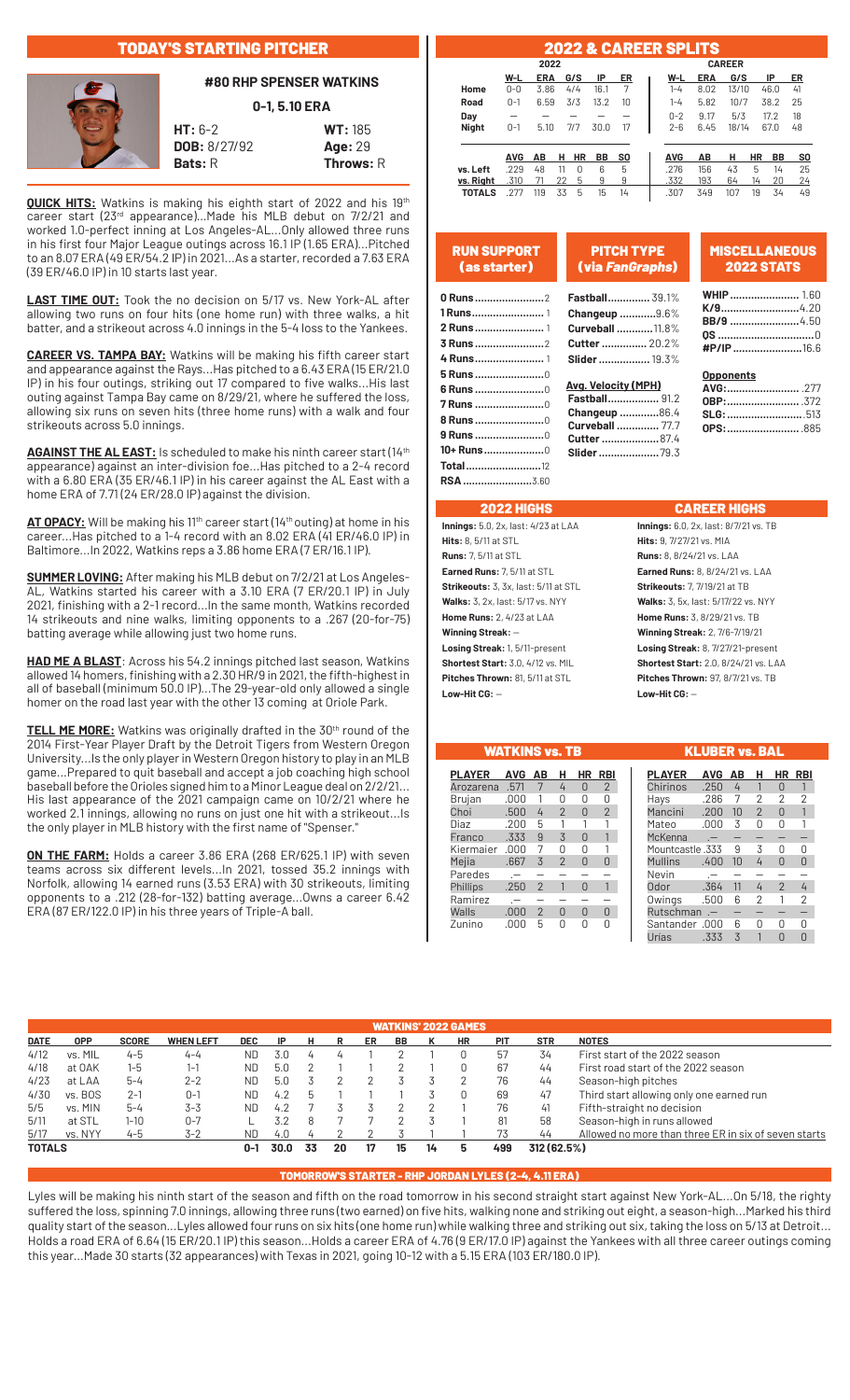# BIRDS IN THE BULLPEN



| <b>PITCHER</b>     | <b>LAST OUTING</b> | (Dec.)    | -IP     |      |    | ER     | <b>BB</b> |     | <b>RETIRED/1<sup>st</sup> BF (as RP) IR/SCORED</b> |       | <b>SAVES/OPP</b> | <b>INNINGS-HIGH</b>                                                | <b>STRIKEOUTS-HIGH</b>          |
|--------------------|--------------------|-----------|---------|------|----|--------|-----------|-----|----------------------------------------------------|-------|------------------|--------------------------------------------------------------------|---------------------------------|
| Akin               | 5/20 vs. TB        | <b>ND</b> | 2.1     |      | N  | n.     | $\Box$    |     | 9/11                                               | 2/0   | $-/-$            | $3.2(5/16 \text{ vs. } NYY)$                                       | $4(5/12$ at STL)                |
| Baker              | $5/20$ vs. TB      | ND.       | 0.2     |      |    |        |           |     | 9/14                                               | 8/3   | $-/-$            | 2.1(5/12 at STL-GS)                                                | 3(2x, last: 5/12 at STL-GS)     |
| Baumann            | $5/21$ vs. TB      | <b>ND</b> | 3.2     |      |    |        | $\Box$    |     | 4/6                                                | 4/1   | $-/-$            | $3.2(5/21$ vs. TB)                                                 | $3(4/11 \text{ vs. } MIL)$      |
| Bautista           | 5/19 vs. NYY       | W         | 0.1     |      |    |        |           |     | 12/17                                              | 12/2  | 2/2              | $1.2(5/2$ vs. MIN)                                                 | 2 (6x, last: 5/9 vs, KC)        |
| Krehbiel           | 5/19 vs. NYY       | H.        | 0.2     |      | N  | $\Box$ |           |     | 11/17                                              | 7/0   | $-/-$            | 2.0 (2x, last: 5/15 at DET)                                        | 2 (2x, last: 4/21 at OAK)       |
| López              | 5/19 vs. NYY       | BS.       | 1.0     |      |    |        |           |     | 12/17                                              | 6/2   | 4/6              | 2.0 (2x, last: 4/30 vs, BOS)                                       | 3(2x, last: 5/19 vs. NYY)       |
| Pérez              | 5/20 vs. TB        | <b>ND</b> | 0.2     |      | N  | n.     | $\Box$    |     | 8/15                                               | 10/3  | $-/-$            | $2.0(5/4$ vs. MIN)                                                 | $2(4/8at$ TB)                   |
| Tate               | $5/20$ vs. TB      | ND.       | 1.0     |      |    |        |           |     | 13/18                                              | 6/1   | 1/1              | 2.0 (2x, last: 5/4 vs, MIN)                                        | 2 (3x, last: 5/8 vs, KC [ G2 ]) |
| <b>2022 TOTALS</b> | <b>3.22 ERA</b>    | $10 - 12$ | - 170.2 | -142 | 72 | -61    | -65       | 152 | 95/143                                             | 80/23 | 7/9              | 3.2 (2x, last: Baumann 5/21 vs. TB) 4(2x, last: Akin, 5/12 at STL) |                                 |

- 45 KEEGAN AKIN LHP 1-0 1.33 ERA 7.71 K/9 11 G<br>vs. ALL: .168 (16-for-95) vs. LHB: .139 (5-for-36) vs. RHB: .186 (11-for-59)<br> $\frac{1}{0}$  Threw 2.1 innings on 5/20 vs. TR (2 H, 2 K), is the first of all the set of 11 **vs. ALL:** .168 (16-for-95) **vs. LHB:** .139 (5-for-36) **vs. RHB:** .186 (11-for-59)  $\partial\!\!\!/_s$  Threw 2.1 innings on 5/20 vs. TB (2 H, 2 K); is the first O's reliever to throw 2.0-or-more innings in each of his first 11 appearances to start the year, surpassing Jimmy Haynes 10-straight such outings to begin the 1996 season
- $\theta$  Akin's 11 appearances of 2.0-or-more innings lead all MLB pitchers; no other reliever has more than eight such appearances
- $\vartheta$   $\!\!\hat{}$   $\!\!\hat{}$  Is the first reliever to throw 2.0-or-more innings in 11 straight relief appearances to start the MLB season since Chuck Crim did so in 14 straight from 4/8-5/30/87
- $\theta$  His 27.0 innings pitched are the most among all Major League relievers
- $\theta$ » Has allowed one-or-fewer hits in seven of his 11 outings
- $\theta$  His 0.78 WHIP ranks sixth-lowest among Major League pitchers (min. 20 IP)
- $\hat{\theta}_*$  His 1.33 ERA (4 ER/27.0 IP) is fifth among MLB relievers and third in the AL (min. 20.0 IP)  $\theta$  Has thrown 276 of 381 (72.44%) pitches for strikes; second best strike% in MLB and best among relievers (min. 250 pitches)
- $\theta$  Nine of his 11 outings this year have been scoreless, including each of his past four (10.2 IP)  $\theta$  Induced 10 swings and misses on 31 pitches (27 strikes) on 4/9 at TB, the highest swinging strike percentage (32.3%) of his career

- 43 BRYAN BAKER RHP 1-1 4.60 ERA 9.77 K/9 15 G/1 GS<br>
<u>Vs. ALL: .279 (17-for-61)</u> vs. LHB: .238 (5-for-21) vs. RHB: .300 (12-for-40)<br>  $\theta$ , Allowed two runs, one earned, on two bits in 0.2 incines as 5.00 min. 300 **vs. ALL:** .279 (17-for-61) **vs. LHB:** .238 (5-for-21) **vs. RHB:** .300 (12-for-40)  $\vartheta$  allowed two runs, one earned, on two hits in 0.2 innings on 5/20 vs. TB; marked his first  $\,$ time allowed multiple runs since 4/26 at NYY (7 G)
- $\theta$ <sup>\*</sup> Has issued just four walks this year (6.1 BB%)
- $\vartheta$  Has recorded a strikeout in nine of his 15 outings this year, including multiple strikeouts in four of those; his 9.77 K/9 ranks second among O's pitchers
- $\hat{\theta}_s$  Made his first career MLB start on 5/12 at STL; threw 2.1 scoreless innings, allowing just one hit while striking out three and walking none
- $\theta$  Recorded new career-highs in innings pitched (2.1) and pitches (31) in his start on 5/12; marked his first professional start since 5/2/17, while with Single-A Asheville in Colorado's organization
- Earned his first career win on 4/23 at LAA (1.0 IP, 2 H, 2 ER, HR, K); gave up his first career home run to Brandon Marsh, a two-run shot in the sixth inning

## 53 • MIKE BAUMANN • RHP 1-2 • 4.91 ERA • 6.55 K/9 • 6 G

- **vs. ALL:** .250 (10-for-40) **vs. LHB:** .300 (5-for-20) **vs. RHB:** .250 (5-for-20)  $\partial\!\!\!/_s\!\!\!/$  Allowed one run on three hits with two strikeouts in 3.2 innings 5/21 vs. TB; surrendered a solo homer to Kevin Kiermaier in the eighth inning; recalled from Triple-A Norfolk earlier in the day
- $\theta$  Appeared in five games with the O's prior to being optioned to Triple-A Norfolk following the game on 4/28; four of his five outings were 1.1-or-more innings
- $\theta$  Made four appearances with the Tides from 5/3-17, pitching to an 0-2 record with a 3.72 ERA (4 ER/9.2 IP); each of his four outings with the Tides were 2.0 innings or more
- Threw 2.2 innings in his last outing with Norfolk on 5/17 (H, ER, HR, K)
- $\partial\!\!\!/_s\!\!$  Entered the game in the sixth inning in his last Major League outing on 4/28 at NYY; worked 1.2 innings, allowing two runs (one earned) on three hits with two walks
- $\theta$  Suffered the loss in back-to-back outings (4/19-24)
- $\vartheta$  Earned the win on 4/11 vs. MIL striking out a career-high three batters in 2.1 innings of relief  $\mathcal{O}_{\mathcal{P}}$  Named to his first career Opening Day Roster

# **74 • FÉLIX BAUTISTA • RHP 1-1 • 2 SV • 2.81 ERA • 10.13 K/9 • 17 G<br>vs. ALL: .228 (13-for-57) vs. LHB: .217 (5-for-23) vs. RHB: .235 (8-for-34)**

- **vs. ALL:** .228 (13-for-57) **vs. LHB:** .217 (5-for-23) **vs. ALL:** .228 (13-for-57) **vs. LHB:** .217 (5-for-23)  $\vartheta$  Earned his first MLB win in his last outing on 5/19 vs. NYY; replaced Jorge López in the ninth inning of a tie game with runners on first and second; issued a walk to Joey Gallo but retired Giancarlo Stanton to end the inning; O's walked off on Santander's homer in the bottom half
- $\theta$ <sup>*s*</sup> Allowed a season-high-tying two runs, both solo home runs, in 1.0 innings on 5/16 vs. NYY; his two runs allowed snapped a six-game scoreless streak dating back to 4/30 vs. **BOS**
- $\mathcal{O}_{\mathcal{P}}$  Earned his second save of the season on 5/12 at STL; threw 1.1 innings and a seasonhigh-tying 24 pitches
- Recorded a strikeout in six of his last eight outings, including multiple in three of those  $\mathcal{O}_{\!\!s\!}$   $\,$  Is holding opposing batters to .043/.179/.043 (1-23) with seven strikeouts with runners
- on base and has not allowed a hit with RISP (0-12)  $\theta$ <sup>\*</sup> Has thrown 17 pitches of 100+ MPH this season, the most by an O's pitcher in a single
- season in the *Statcast* era (since 2015)  $\theta$ <sup>s</sup> Threw 100.1 MPH on 4/24 at LAA becoming the first O's pitcher to hit the century mark this season; marked the 15th time in the *Statcast* era (since 2015) that an O's pitcher hit at
- least 100 MPH, and the first time since Tanner Scott on 5/14/21  $\theta$ <sup>\*</sup> His 98.0 average fastball velocity ranks in the top three percent of MLB pitchers,
- according to *Statcast*  $\theta$  Bautista's 99.7 percent four-seam fastball active spin is tied for the best in MLB, per *Statcast*; active spin refers to spin that contributes to movement
- $\theta$  Struck out Wander Franco for his first career strikeout on 4/10 at TB
- 34 JOEY KREHBIEL RHP 1-3 3.24 ERA 5.94 K/9 17 G<br>s. ALL: .203 (12-for-59) vs. LHB: .190 (4-for-21) vs. RHB: .211 (8-for-38)
- **vs. ALL:** .203 (12-for-59)<br>  $\theta$ <sub>s</sub> Started the <sup>21</sup> Started the eighth inning in his last outing 5/19 vs. NYY; struck out Anthony Rizzo, issued a walk to Giancarlo Stanton, and got Gleyber Torres to pop out before exiting in favor of Jorge López
- $\theta_{\ast}$  His 17 appearances are tied for second-most on the team
- Tossed a career-high-tying 2.0 innings on 5/15 at DET, striking out one
- $\theta$  Has stranded all seven of his inherited runners this season
- $\theta$  Opposing batters are batting .167 (4-24) with runners on and .167 (2-12) with RISP

## 48 • JORGE LÓPEZ • RHP 3-2 • 4 SV • 1.42 ERA • 9.47 K/9 • 17 G<br>vs. ALL: .152 (10-for-66) vs. LHB: .087 (2-for-23) vs. RHB: .186 (8-for-43)<br> $\theta$  Charged with his second blown save of the vector is bit that we set the .186 **vs. ALL:** .152 (10-for-66) **vs. LHB:** .087 (2-for-23) **vs. RHB:** .186 (8-for-43)

- $\partial\!\!\!/_s\!\!\!~$  Charged with his second blown save of the year in his last outing 5/19 vs. NYY (1.0 IP, H, ER, 2 BB, 3 K)
- $\theta$  12 of his 14 outings since 4/15 have been scoreless; has not allowed more than two runs in an outing; has surrendered more than one earned run just once (4/13 vs. MIL)
- $\partial\!\!\!/_s$  . Ranks in the 99th percentile in hard hit percentage (18.8%), 98th percentile in xSLG (.271), 97th percentile in barrel percentage (2.1%), and 95th percentile in xBA (.189), per *Statcast*  $\partial\!\!\!/_s\!\!\!$  Recorded a save in three straight outings (4/20-23); had just one career save entering
- this year  $\vartheta$  Has pitched in the ninth inning or later in 14 of his 17 appearances this year, surpassing
- his single-season career-high seven outings in the ninth inning or later, set in 2018 Recorded multiple strikeouts in a career-high five-straight relief outings (4/15-23)
- $\hat{\theta}_*$  12 of his 17 appearances this year have come in high-leverage situations, according to *Baseball Reference*

## 58 • CIONEL PÉREZ • LHP 1-0 • 0.77 ERA • 9.26 K/9 • 15 G

- **vs. ALL:** .293 (12-for-41) **vs. LHB:** .333 (6-for-18) **vs. RHB:** .261 (6-for-23)  $\partial\!\!\!/_s\!\!\!~$  Threw 0.2 innings on 5/20 vs. TB in the 11th inning; allowed one of two inherited runners to score on a Kevin Kiermaier single; retired Taylor Walls (F7) and Francisco Mejia (1-3)
- $\theta$  Has pitched in three of the team's last four games (1.1 IP; 5/17, 5/18, 5/20)  $\theta_{\scriptscriptstyle{\aleph}}$  Allowed his first run of the year on a home run to Dylan Carlson on 5/12 at STL (1.0 IP, H, ER, HR, K, HBP); marked the first time he allowed a run and home run since 7/18/21; went a career-high 13 outings between allowing MLB runs
- $\theta$  Did not allowed a run in his first 11 outings (9.1 IP) to begin his O's career; is one of three pitchers to work 11 scoreless outings to start their stint with the franchise, along with Donnie Hart (2016) and Will Ohman (2010)
- $\vartheta_{\! *} \;$  Threw a season-high 2.0 scoreless innings on 5/4 vs. MIN; marked his longest outing since 7/18/21 while with CIN; just the seventh time in his career throwing 2.0-or-more innings
- $\theta$  Is one of 10 AL relievers and one of 15 in MLB with at least 10 innings pitched and no more than one run allowed this season
- $\theta_{k}$ . Recorded multiple strikeouts on 4/8 at TB; marked the seventh time in his career recording multiple strikeouts in 1.0 inning-or-fewer

## 55 • DILLON TATE • RHP 0-2 • 1 SV • 2.21 ERA • 6.20 K/9 • 18 G **vs. ALL:** .203 (14-for-70) **vs. LHB:** .231 (6-for-26) **vs. RHB:** .188 (9-for-48)

- $\partial_{\!s}\!$  Threw 1.0 innings on 5/20 vs. TB; recorded the final two outs of the 10th, and the first of the 11th before exiting in favor of Cionel Pérez; Kevin Kiermaier singled in the automatic runner
- $\theta_{\ast}$  His 18 games are tied for fifth in the AL and tied for 11<sup>th</sup> in MLB
- $\mathcal{O}_{\ell}$  Earned his team-leading fifth hold on 5/12 at STL (1.0 IP, H, K)
- $\hat{\theta}_s$  Allowed his first home run of the year to Brendan Donovan to lead off the ninth on 5/10 at STL; allowed two batters reach with two outs before exiting in favor of Félix Bautista
- $\pmb{\Theta}_{\!s}\!$  Has not allowed a run in 12 of his 16 appearances this year  $\alpha$  Made his 100<sup>th</sup> career appearance on 4/30 vs. BOS; threw 0.2 scoreless innings, retiring Kiké Hernández and Christian Arroyo
- $\mathcal{O}_{\!s}\;$  His 85.2 MPH average exit velocity ranks in the top six percent of MLB and his 3.8 walk percentage is in the top eight percent of MLB, per *Statcast*
- $\vartheta$  12 of his 18 appearances this year have come in high leverage situations, according to *Baseball Reference*
- $\theta$ <sup>s</sup> Threw 1.2 innings-or-more in back-to-back outings (4/13-15) for the first time since doing so in four-straight outings from 6/27-7/6/21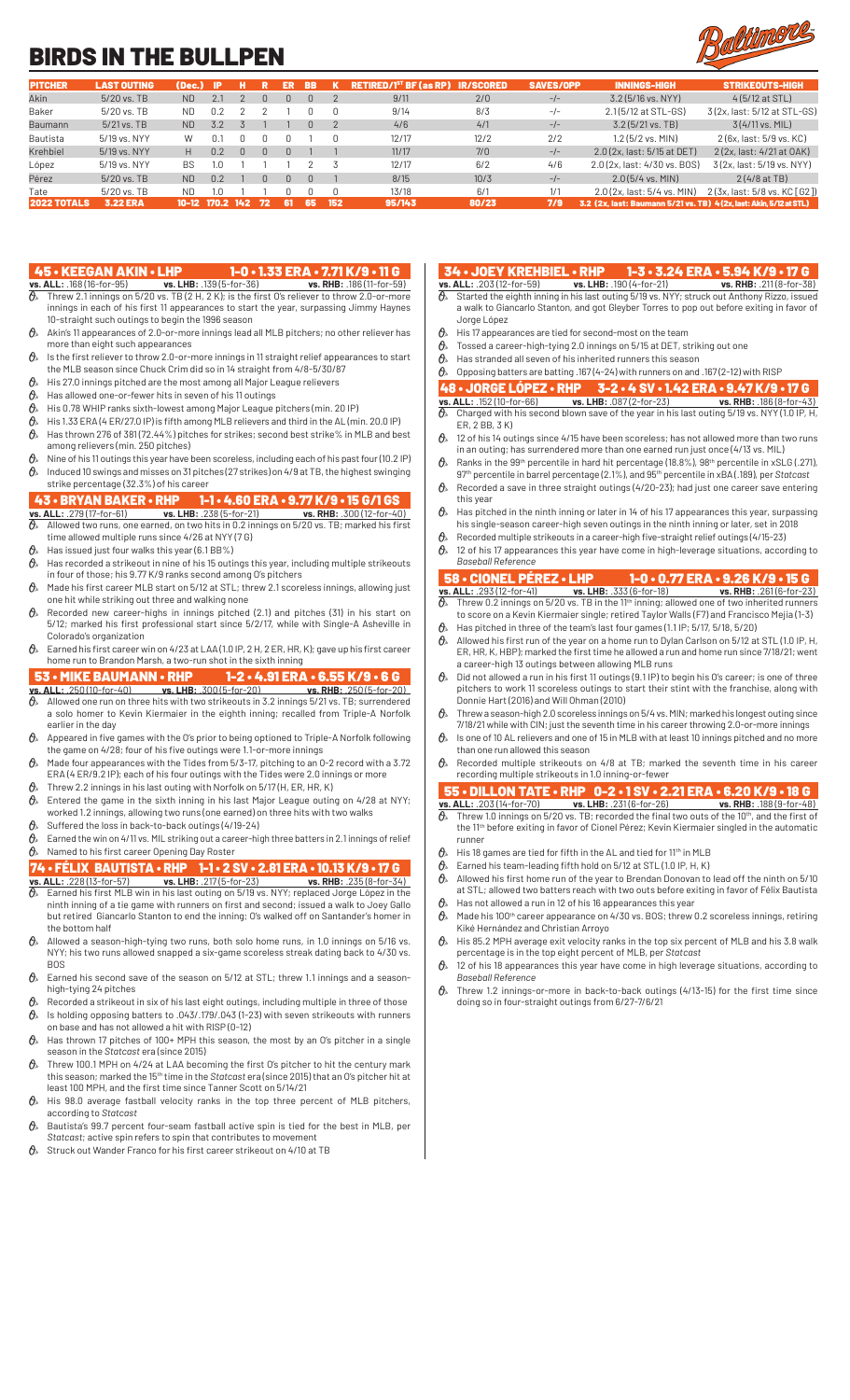

| <b>BIRD BATTERS</b>                                                                                                                                                             |                                                                                                                                                                                                                      |                                                                                                                                                                              |                                                                                                                                                                                                         |
|---------------------------------------------------------------------------------------------------------------------------------------------------------------------------------|----------------------------------------------------------------------------------------------------------------------------------------------------------------------------------------------------------------------|------------------------------------------------------------------------------------------------------------------------------------------------------------------------------|---------------------------------------------------------------------------------------------------------------------------------------------------------------------------------------------------------|
| 23 • ROBINSON CHIRINOS • C (R)                                                                                                                                                  | .139/.253/.215.1HR.6RBI                                                                                                                                                                                              | 41 • TYLER NEVIN • INF (R)                                                                                                                                                   | .222/.306/.286 · 1 HR · 7 RBI                                                                                                                                                                           |
| Current Streak: 0-for-last-7; since 5/19<br>Last Game: 0-4, R, K; 5/20 vs. TB                                                                                                   | 2022 High: 3G (4/19-24; 4-12)<br><b>Homestand:</b> 4G, 3GS, 2-12, HR, 2 RBI, 2 R, 5 K<br>$\mathcal{O}_k$ Hit his first home run of the season in the second inning 5/19 vs. NYY, a two-run blast off                 | Current Streak: 0-for-last-6; since 5/20<br>Last Game: 0-3, BB, 2 K                                                                                                          | 2022 High: 4G (5/17-20; 7-16)<br>Homestand: 6GS, 7-22, 2B, BB, 2RBI, 5R, 6K<br>$\alpha_s$ Had his career-high four-game hitting streak snapped last night; batting .368/.381/.421                       |
| Jordan Montgomery to tie the game                                                                                                                                               | $\mathcal{O}_k$ Snapped an 0-for-21 skid with a single in the eighth inning on 5/8 vs. KC (G2); is 3-41 with                                                                                                         |                                                                                                                                                                              | (7-29) with one double, two RBI, and five runs scored in his last five games since 5/17; hit<br>.147/.293/.235 (5-34) with one homer, five RBI, and four runs in first 11 MLB games from                |
| five walks and 16 strikeouts in 14 games since April 26                                                                                                                         | Reached on a walk-off fielder's choice after bunting with two runners on 4/30 vs. BOS;<br>Jorge Mateo scored from second after Hirokazu Sawamura threw the ball into left field                                      | $4/29 - 5/13$<br>to go yard this season                                                                                                                                      | $\theta_{\ell}$ Slugged his first home run of the season on 5/10 at STL, becoming the first Oriole rookie                                                                                               |
| season (Yadier Molina, 39-313, STL; Kurt Suzuki, 38-230, LAA)                                                                                                                   | $\mathcal{O}_{\ell}$ At 37 years, 351 days, he is the oldest player on the O's; is third-oldest catcher in MLB this                                                                                                  | $\theta_{s}$<br>the designated hitter, and one in right field                                                                                                                | Has made 19 starts this season: eight at third base, six at first base, two in left field, two as                                                                                                       |
| <b>21 • AUSTIN HAYS • OF (R)</b>                                                                                                                                                | .283/.355/.428 • 3 HR • 14 RBI                                                                                                                                                                                       | O≽<br>with the O's vs. BOS                                                                                                                                                   | Recalled from Triple-A Norfolk on 4/29; started at third base and made his season debut                                                                                                                 |
| <b>Current Streak: 2G (2-9; since 5/20)</b><br><b>Last Game: 1-4, R, 2 K</b>                                                                                                    | 2022 High: 6G (5/3-9; 12-21)<br>Homestand: 5GS, 5-21, 2 2B, 2 RBI, 3 R, 2 BB, 4 K                                                                                                                                    | Θ»<br>Son of Phil Nevin, 12-year MLB veteran, and current third base coach for LAA                                                                                           |                                                                                                                                                                                                         |
| with two doubles, one RBI, and one run                                                                                                                                          | $\mathcal{O}_k$ Snapped an 0-for-last-18 skid with a double in the first inning of 5/18 vs. NYY; finished 3-4                                                                                                        | 12 · ROUGNED ODOR · INF (L)<br><b>Current Streak: 6G (6-19; since 5/16)</b>                                                                                                  | .211/.250/.367 • 2 HR • 12 RBI<br>2022 High: 6G (2x, last: current streak)                                                                                                                              |
| $\theta_{s}$                                                                                                                                                                    | Slashing .351/.421/.532 (33-94) with three home runs and eight doubles against right-<br>handed pitchers; his .351 average against righties is the third in the AL and fourth in MLB                                 | Last Game: 1-4, 3B, K                                                                                                                                                        | Homestand: 6G, 4GS, 6-19, 2B, 3B, HR, 3 RBI, 2R, 6K<br>Has tied a season-high with a hit in six straight games; batting .316/.316/.632 (6-19) with                                                      |
| $\theta$                                                                                                                                                                        | Reached base safely in 12 of 14 plate appearances (9 H, 2 BB, HBP) from the sixth inning<br>on 5/5 vs. MIN to the seventh inning on 5/9 vs. KC; reached safely in nine straight plate                                | of 16 games in May                                                                                                                                                           | one double, one triple, one homer, three RBI, and two runs scored since 5/16; has hit in 14                                                                                                             |
| appearances (7 H, 2 BB) from 5/5-8 (G2)                                                                                                                                         | $\hat{\theta}_s$ Reached safely a career-high five times (4 H, BB) on 5/8 vs. KC (G1); one of five players in                                                                                                        | $\theta$<br>2014-15, Odor was tied for fifth in MLB with 20 triples; he has eight since 2016                                                                                 | Tripled last night, his second three-bagger of the season; in his first two seasons from                                                                                                                |
| MLB this year with multiple 4+ hit games, and one of two in the AL                                                                                                              | Ranks second on the O's with 11 multi-hit games, tied for 12 <sup>th</sup> in the AL; seven such games                                                                                                               |                                                                                                                                                                              | Hit his third career walk-off home run in the 13 <sup>th</sup> inning Friday night and first since 10/3/19<br>vs. DET with TEX; it was the latest walk-off homer in MLB since 2019 and the latest by an |
| have come since 4/28<br>$\mathcal{O}_k$ Set career-highs with four hits and three doubles on 4/29 at NYY (4-5, 3 2B, RBI, R)                                                    |                                                                                                                                                                                                                      | Oriole since Manny Machado in the 13th inning on 8/14/15 vs. OAK                                                                                                             | Gave O's the lead with a pinch-hit RBI single in the sixth inning 5/19 vs. NYY; now has four of                                                                                                         |
| 16 • TREY MANCINI • INF/OF (R)<br><b>Current Streak: 5G (9-21; since 5/17)</b>                                                                                                  | $.303/.360/.400 \cdot 3 HR \cdot 16 RBI$<br>2022 High: 9G (5/8 [G1]-5/15;13-34)                                                                                                                                      | the O's seven go-ahead hits in the sixth inning or later this season<br>$\theta_{s}$                                                                                         | Has three of five hits and three of four RBI by O's pinch-hitters (team: 5-for-28, 4 RBI, 5                                                                                                             |
| Last Game: 2-4, RBI, K                                                                                                                                                          | Homestand: 6GS, 9-24, 2B, 3 RBI, 2 BB, 2 R, 5 K                                                                                                                                                                      | BB, 19 K)                                                                                                                                                                    |                                                                                                                                                                                                         |
| the fourth-longest active streak in the AL and tied for eighth in MLB                                                                                                           | $\hat{\theta}_k$ Has reached base safely in a season-long 15 straight games since 5/8 (G1) vs. KC, tied for                                                                                                          | Hit his first O's home run off Kutter Crawford in the sixth inning on 5/1 vs. BOS<br>$\theta_{s}$                                                                            | Went 3-for-5 with two doubles, an RBI, a run scored, and two strikeouts on 4/28 at NYY;                                                                                                                 |
| his .455 OBP is fourth, and his .391 AVG is tied for fourth in MLB over that stretch                                                                                            | $\hat{\theta}_s$ Since returning from a minor rib injury on 5/3, he is batting .391/.455/.493 (27-for-69) with<br>one double, two home runs, eight RBI, and eight runs scored; his 27 hits are tied for second,      | Drove in his 500 <sup>th</sup> career run with a seventh-inning single on 4/21 at OAK<br>$\theta_{s}$                                                                        | 11 <sup>th</sup> time in his career with at least two doubles; had three total hits in his 11 prior games<br>Opened the scoring with a two-out, two-run, pinch-hit single in the eighth inning 4/17 vs. |
| $\theta$ Has hit safely in 16 of 18 games this month                                                                                                                            |                                                                                                                                                                                                                      | NYY off Jonathan Loáisiga; later scored the third run as the O's won 5-0<br>$\mathcal{O}_k$ Appeared on his seventh career Opening Day roster, and first in orange and black |                                                                                                                                                                                                         |
| $\theta_{s}$<br>$\theta_{s}$                                                                                                                                                    | Ranks in the top seven percent of MLB with a .318 expected batting average, per Statcast<br>Ranks fourth in MLB with a 48.2 sweet spot percentage, according to Statcast; sweet spot                                 | $11 \cdot$ CHRIS OWINGS $\cdot$ INF (R)                                                                                                                                      | .140/.288/.186 · 0 HR · 0 RBI                                                                                                                                                                           |
| percentage is a metric used to measure quality of contact                                                                                                                       | $\mathcal{O}_k$ His 14 multi-hit games lead the team are fourth in the AL and tied for eighth in MLB; nine                                                                                                           | Current Streak: 1G (1-3; since 5/20)<br>Last Game: 1-3, 2B, HBP, 2 K; 5/20 vs. TB                                                                                            | 2021 High: 4G (7/10-18; 6-12)<br><b>Homestand:</b> 3G, 2GS, 1-6, 2B, HBP, 3K                                                                                                                            |
| have come this month and 11 since 4/24<br><b>3 - JORGE MATEO - INF (R)</b>                                                                                                      | .219/.254/.336 • 2 HR • 9 RBI                                                                                                                                                                                        | θ.<br>0,<br>Stole a base 5/12 at STL, his first since Opening Day 2021 on 4/1 vs. LAD w/ COL                                                                                 | Recorded his first hit at home this season in Friday's game, a double in the fifth inning                                                                                                               |
| Current Streak: 0-for-last-11; since 5/19                                                                                                                                       | 2022 High: 9G (5/4-13; 10-35)                                                                                                                                                                                        | $\theta$<br>Set a career-high with three walks on 5/8 vs. KC (G2)                                                                                                            |                                                                                                                                                                                                         |
| Last Game: 0-4, 2 K<br>$\theta_{s}$                                                                                                                                             | Homestand: 4GS, 1-16, RBI, R, 7K<br>Stole his 11 <sup>th</sup> base of the season 5/19 vs. NYY, tied for second in MLB; has been caught once                                                                         | Recorded his first O's hit with a single in the third inning 4/20 at OAK<br>0,<br>0,<br>Appeared on his ninth career Opening Day roster, and first in orange and black       |                                                                                                                                                                                                         |
| in 12 attempts this season                                                                                                                                                      | $\partial$ Returned to the lineup 5/18 vs. NYY after missing two games with rib cage soreness after                                                                                                                  |                                                                                                                                                                              | Appeared in 21 games for the Rockies last year, slashing .326/.420/.628 (14-for-43) with<br>one home run, four doubles, three triples, nine runs scored, five RBI, and two stolen bases                 |
| colliding with first baseman Spencer Torkelson 5/15 at DET                                                                                                                      | $\mathcal{O}_k$ Had a season-long nine-game hitting streak from 5/4-13 (10-for-35), tied with Trey Mancini                                                                                                           | <b>35 • ADLEY RUTSCHMAN • C (S)</b>                                                                                                                                          | .333/.500/1.000 • 0 HR • 0 RBI                                                                                                                                                                          |
| for the longest streak by an O's batter this season                                                                                                                             |                                                                                                                                                                                                                      | <b>Current Streak: 1G (1-3; since 5/21)</b><br>Last Game: 1-3, 3B, BB, K                                                                                                     | 2022 High: 3G (2x, last: 5/17-19; 4-12 w/ NOR)<br><b>Homestand: 1GS, 1-3, 3B, BB, K</b>                                                                                                                 |
| Hit his second home run of the season on 5/12 at STL, a solo shot in the second inning<br>$\theta$<br>$\theta_{s}$<br>His 30.2 ft/s sprint speed is second in MLB, per Statcast |                                                                                                                                                                                                                      |                                                                                                                                                                              | Made his MLB debut last night, catching and batting sixth; went 1-3 with a triple and a walk;<br>became the ninth Oriole to triple for their first career hit and third to do so in his MLB debut       |
| 0,<br>θ»                                                                                                                                                                        | His five defensive runs saved among SS are tied for second in MLB, per Sports Info Solutions<br>Hit his first home run of the season 5/5 vs. MIN, a solo shot that tied the game in the fifth;                       | O»<br>Had his contract selected from Triple-A Norfolk yesterday<br>$\theta$                                                                                                  | Batting .309/.427/.515 (21-for-68) with five doubles, three homers, nine RBI, 12 runs,                                                                                                                  |
|                                                                                                                                                                                 | at 412 ft., marked the second-longest homer of his career (427 ft. - 7/16/21 w/ SD at WSH)<br>$\mathcal{O}_k$ Scored his second career walk-off run after pinch running in the 10 <sup>th</sup> inning 4/30 vs. BOS; |                                                                                                                                                                              | 11 walks, and seven strikeouts in 19 MiLB games between three levels this season; hit<br>.233/.377/.442 (10-43) with three homers, seven RBI, and five runs scored in 12 games at                       |
| 26 • RYAN McKENNA • OF (R)                                                                                                                                                      | came home after a bunt from Robinson Chirinos was thrown away by Hirokazu Sawamura<br>.229/.300/.314 • 0 HR • 3 RBI                                                                                                  | Triple-A Norfolk                                                                                                                                                             | Currently the top MLB prospect per The Athletic, Baseball America, ESPN, Fangraphs, and                                                                                                                 |
| Current Streak: 0-1: since 5/20                                                                                                                                                 | 2021 High: 3G (3x, last: 9/23-25; 4-12)                                                                                                                                                                              | <b>MLB Pipeline</b>                                                                                                                                                          | Named the Orioles Brooks Robinson Minor League Co-Player of the Year, Baseball America                                                                                                                  |
| Last Game: 0-1 (PR in 10th); 5/20 vs. TB<br>three walks, and one HBP in his last 16 MLB games since 4/20                                                                        | <b>Homestand:</b> 4G, 3GS, 2-10, 2B, RBI, 3K<br>$\mathcal{O}_k$ Has slashed .276/.353/.379 (8-for-29) with three doubles, three RBI, three runs scored,                                                              |                                                                                                                                                                              | Orioles Minor League Player of the Year, an MiLB.com Organization All-Star, and a Rawlings<br>MiLB Gold Glove winner at catcher in 2021; also selected to the SiriusXM All-Star Futures                 |
| $\mathcal{O}_k$ Has 14 appearances as a sub this season, tied for sixth-most in MLB<br>Doubled in the fifth inning and scored only run of a 1-0 win 4/20 at OAK<br>Os           |                                                                                                                                                                                                                      | Game in Colorado<br>θ≽                                                                                                                                                       | Selected with the top pick of the 2019 First-Year Player Draft out of Oregon State University;                                                                                                          |
| $\theta$ s<br>Appeared on his first career Opening Day roster<br>0,<br>Recalled from Triple-A Norfolk on 5/14; was optioned to the Tides on 5/2                                 |                                                                                                                                                                                                                      |                                                                                                                                                                              | became the first catcher taken No. 1 overall since Minnesota picked Joe Mauer in 2001<br>25 • ANTHONY SANTANDER • OF (S) .236/.357/.421 • 7 HR • 21 RBI                                                 |
| $\theta_{s}$                                                                                                                                                                    | Homered three times 5/11 vs. Memphis, becoming the eighth player in franchise history                                                                                                                                | <b>Current Streak: 3G (5-12; since 5/19)</b><br>Last Game: 1-3, BB                                                                                                           | 2022 High: 3G (3x, last: current streak)<br><b>Homestand:</b> 6GS, 7-24, 2 2B, 3 HR, 7 RBI, 5 R, 3 BB, 3 K                                                                                              |
| Triple-A games                                                                                                                                                                  | to do so; batted .273/.342/.545 (9-33) with three home runs, six RBI, and five runs in eight                                                                                                                         | $\theta_{\rm k}$                                                                                                                                                             | Hit a walk-off three-run homer in the ninth inning off Lucas Luetge on Thursday; finished                                                                                                               |
|                                                                                                                                                                                 | 6 . RYAN MOUNTCASTLE . INF (R) .259/.289/.388 . 4 HR . 16 RBI                                                                                                                                                        |                                                                                                                                                                              | 3-4 with 2 2B, HR, 3 RBI, 3 R; became the third Oriole in franchise history (since 1954) to<br>record three XBH, including a walk-off home run, in a single game, per Elias Sports Bureau               |
| Current Streak: 0-for-last-8; since 5/9<br>Last Game: $0-4$ , $K$                                                                                                               | 2022 High: 5G (5/4-9; 10-21)<br>Homestand: 1GS, 0-4, K                                                                                                                                                               | $\theta$<br>The home run was his first career walk-off of any kind<br>0,                                                                                                     | Has seven extra-base hits (3 2B, 4 HR) in 12 games since 5/10; had five XBH in first 29                                                                                                                 |
| forearm strain; placed on the IL on 5/13, retroactive to 5/11                                                                                                                   | $\partial$ » Returned from the Injured List yesterday; missed the previous 10 games due to a left wrist                                                                                                              | games to begin the season<br>Ο.                                                                                                                                              | Recorded his sixth career multi-homer game on 5/16 vs. NYY; became the first Oriole to hit                                                                                                              |
| per Statcast                                                                                                                                                                    | $\mathcal{O}_k$ Ranks in the top two percent in MLB with a .332 xBA and top nine percent with a .560 xSLG,                                                                                                           | at Oriole Park since Matt Wieters on 10/2/16 vs. NYY                                                                                                                         | a home run from both sides of the plate since he did so on 8/31/19 at KC and the first do so                                                                                                            |
| $\theta$ Hit safely in five straight games from 5/4-9; batted .476/.476/.857 (10-for-21)                                                                                        | Recorded his fourth four-hit game of his career on 5/8 vs. KC (G1); recorded three straight                                                                                                                          | DET; marked his first HR since he went deep in back-to-back games 4/26-27                                                                                                    | Hit the second of back-to-back home runs with Trey Mancini in the eighth inning on 5/13 at                                                                                                              |
| multi-hit games from 5/4-8(G1)<br>Posted an RBI in five consecutive games from 5/4-9<br>Ο»                                                                                      |                                                                                                                                                                                                                      | θ≽<br>tied for fourth in the AL and 10th in MLB with 22 walks                                                                                                                | His 13.1 percent walk rate this season places him in the top 12 percent of MLB, per Statcast;                                                                                                           |
| Ο»<br>since the renovations prior to the 2022 season                                                                                                                            | Hit his second homer of the year on 4/29 vs. BOS, and the first to left field at Oriole Park                                                                                                                         |                                                                                                                                                                              | Reached base safely in 18 consecutive games to start the season, and a career-high 19<br>consecutive games dating back to 9/26/21, before going 0-5 on 4/28 at NYY; the 18-game                         |
| $\theta$ Led all MLB rookies with 33 homers in 2021                                                                                                                             | $\mathcal{O}_k$ Delivered go-ahead two-run single in the seventh inning on 4/23 at LAA, his third career<br>go-ahead hit in the seventh inning or later; drove in three runs for the first time this season          | on-base streak was tied for the 10 <sup>th</sup> -longest streak to start a season in O's history                                                                            | Homered for the second straight game 4/27 at NYY, the second Oriole (Hays; 4/24-26) to                                                                                                                  |
| 31 - CEDRIC MULLINS - OF (L)                                                                                                                                                    | .252/.317/.405 • 5 HR • 16 RBI                                                                                                                                                                                       | the first since 9/10-11(G1)/21                                                                                                                                               | do so this season; marked the eighth time he's hit a home run in back-to-back games and                                                                                                                 |
| Current Streak: 0-for-last-5; since 5/20<br>Last Game: 0-3, BB, K                                                                                                               | 2022 High: 8G (4/30-5/8 G2]; 13-36)<br>Homestand: 6G, 5GS, 4-21, RBI, 2R, 3BB, 3K                                                                                                                                    | $\theta$<br>hit home run as a right-handed batter in his career (110.3 MPH), per Statcast                                                                                    | His home run off LHP Jordan Montgomery in the sixth inning 4/27 at NYY was the hardest-                                                                                                                 |
| $\theta_{s}$                                                                                                                                                                    | Batting .302/.337/.465 (26-for-86) with five doubles, three homers, eight RBI, 10 runs<br>scored, and four stolen bases in 21 games since 4/30; over that stretch, his 26 hits are sixth                             | $\mathcal{O}_k$ His four Eutaw Street home runs in 2021 are a single-season ballpark record<br>29 - RAMÓN URÍAS - INF (R)                                                    | .197/.244/.291 • 2 HR • 9 RBI                                                                                                                                                                           |
| in the AL and tied for eighth in MLB                                                                                                                                            | $\mathcal{O}_k$ Tied for sixth in the AL and tied for 11 <sup>th</sup> in MLB with seven stolen bases; four SB have come                                                                                             | <b>Current Streak: 1G (1-5; since 5/20)</b>                                                                                                                                  | 2022 High: 5G (5/3-8 [2]; 5-17)                                                                                                                                                                         |
|                                                                                                                                                                                 |                                                                                                                                                                                                                      | Last Game: 1-5, 2 R, 2 K; 5/20 vs. TB                                                                                                                                        | Homestand: 5GS, 2-20, HR, 2 RBI, 3 R, 2 BB, 7 K                                                                                                                                                         |

- $\vartheta_{\!s}\!$  Tied for sixth in the AL and tied for 11th in MLB with seven stolen bases; four SB have come since 5/8, tied for third-most in MLB over that time
- $\theta$  Went 4-for-5 with a two-run homer, two runs, and a stolen base on 5/10 at STL; recorded his 99<sup>th</sup> and 100<sup>th</sup> career RBI with his home run in the third inning
- $\theta$  Slugged his second homer of the year on 4/16 vs. NYY; the ball traveled 433 ft., marking the
- second-farthest home run of his career, trailing only a 440-ft. home run on 6/5/21 vs. CLE
- $\vartheta$   $\!\!\hat{}$  Hit his first career grand slam on 4/12 in the second inning off Milwaukee LHP Eric Lauer  $\theta$  Became the first player in O's history - and only player in MLB last season - to hit 30 home
	- runs and steal 30 bases
- exit velocity, per *Statcast*  $\partial\!\!\!/_s\!\!$  Homered for the first time this season 5/4 vs. MIN; went 42 games between home runs (last: 8/21/21 vs. ATL)

 $\vartheta$   $\,$  Seven of his 23 hits are for extra bases, including five (3-2B, 2 HR) of his 10 this month  $\vartheta$  Ranks in the top 11 percent of MLB with 49.4 hard hit percent, which is percent of balls put in play 95 MPH or harder; also ranks in the top 10 percent of MLB with a 92.0 MPH average

- $\vartheta_{\rm s}$  Snapped his 0-for-16 skid since 4/12 with a single in the seventh inning on 4/18 at OAK;  $\mathcal{O}_n$  Drew a walk-off walk in the 11<sup>th</sup> inning off Aroldis Chapman 4/15 vs. NYY; marked his third career walk-off plate appearance
- $\theta$ <sup>s</sup> Became the 70<sup>th</sup> Mexico-born player to play in 100 MLB games on 4/12 vs. MIL
- $\theta$ <sup>\*</sup> Brother, Luis, currently plays for the Milwaukee Brewers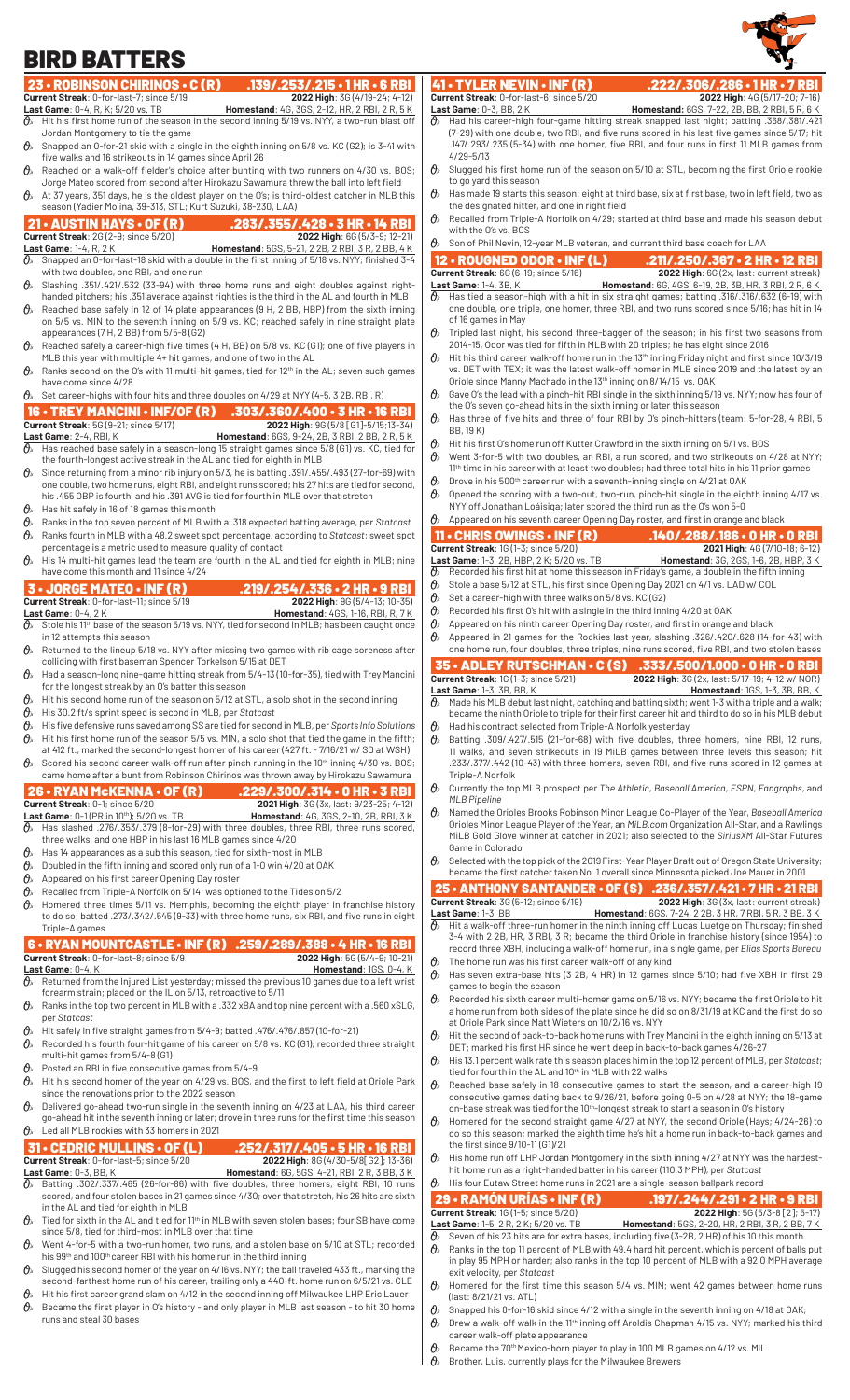|                     |         |         |  | <b>MULTI-HIT GAMES</b> |  |  |               |  |  |  |  | <b>MULTI-RBI GAMES</b> |             | <b>LAST HR</b>                 |  |                    |             | <b>MULTI-HR GAMES</b>     |
|---------------------|---------|---------|--|------------------------|--|--|---------------|--|--|--|--|------------------------|-------------|--------------------------------|--|--------------------|-------------|---------------------------|
|                     | vs. LHP | vs. RHP |  |                        |  |  | TOTAL         |  |  |  |  |                        | TOTAL       | (Date/Opponent/Pitcher)        |  | <b>2022 CAREER</b> |             | LAST (#HRS)               |
| Robinson Chirinos   | .190    | .081    |  |                        |  |  |               |  |  |  |  |                        |             | 5/19/22 vs. NYY (Montgomery)   |  |                    |             | 9/9/19 vs. 0AK(2) w/ HOU  |
| <b>Austin Hays</b>  | .136    | .351    |  |                        |  |  |               |  |  |  |  |                        |             | 5/5/22 vs. MIN (Duran)         |  |                    |             | 9/15/21 vs. NYY (2)       |
| Trey Mancini        | .327    | .289    |  |                        |  |  |               |  |  |  |  |                        |             | 5/15/22 at DET (García)        |  |                    |             | 6/20/21 vs. TOR(2)        |
| Jorge Mateo         | .192    | .237    |  |                        |  |  |               |  |  |  |  |                        |             | 5/12/22 at STL (Matz)          |  |                    |             |                           |
| Ryan McKenna        | .231    | .227    |  |                        |  |  |               |  |  |  |  |                        |             |                                |  |                    |             |                           |
| Ryan Mountcastle    | .156    | .298    |  |                        |  |  | $\mathcal{B}$ |  |  |  |  |                        | 4           | 5/5/22 vs. MIN (Duran)         |  |                    |             | 5/5/22 vs. MIN(2)         |
| Cedric Mullins      | .254    | .250    |  |                        |  |  |               |  |  |  |  |                        |             | 5/10/22 at STL (Naughton)      |  |                    |             | 6/19/21 vs. TOR(2)        |
| Tyler Nevin         | .304    | .175    |  |                        |  |  |               |  |  |  |  |                        |             | 5/10/22 at STL (Naughton)      |  |                    |             |                           |
| Rougned Odor        | .222    | .209    |  |                        |  |  |               |  |  |  |  |                        |             | 5/20/22 vs. TB (Garza, Jr.)    |  |                    |             | 9/27/20 vs. HOU(2) w/ TEX |
| <b>Chris Owings</b> | .185    | .063    |  |                        |  |  |               |  |  |  |  |                        |             | 7/11/21 at SD (Stammen) w/ COL |  |                    |             | 6/30/17 vs. COL(2) w/ ARI |
| Adley Rutschman     | .000    | 1.000   |  |                        |  |  |               |  |  |  |  |                        |             |                                |  |                    |             |                           |
| Anthony Santander   | .255    | .225    |  |                        |  |  | $\mathcal{B}$ |  |  |  |  |                        | $6^{\circ}$ | 5/19/22 vs. NYY (Luetge)       |  |                    | $6^{\circ}$ | 5/17/22 vs. NYY (2)       |
| Ramón Urías         | .154    | .218    |  |                        |  |  |               |  |  |  |  |                        |             | 5/17/22 vs. NYY (Taillon)      |  |                    |             |                           |

| <b>O'S HITTERS</b>     |                |    |   |    |    |           | 2022 VS. TAMPA BAY RAYS |    |            |              |            |      |        |                 |     |    | <b>CAREER VS. TAMPA BAY RAYS</b> |    |    |           |     |        |     |      |      |       |
|------------------------|----------------|----|---|----|----|-----------|-------------------------|----|------------|--------------|------------|------|--------|-----------------|-----|----|----------------------------------|----|----|-----------|-----|--------|-----|------|------|-------|
| <b>PLAYER</b>          | G              | ΑВ |   | 2Β | 3В | <b>HR</b> | <b>RBI</b>              | BB | <b>IBB</b> | S0           | <b>AVG</b> | 0BP  | SLG    | G               | AΒ  |    | н                                | 2B | 3B | <b>HR</b> | RBI | BB IBB | SO. | AVG  | 0BP  | SLG   |
| Robinson Chirinos      | $\overline{4}$ |    |   |    |    |           |                         |    |            |              | .091       | .091 | .091   | 26              | 68  |    |                                  |    |    |           |     |        | 21  | 206  | .316 | .338  |
| Austin Hays            |                |    |   |    |    |           |                         |    |            |              | 158        |      | .211   | 39              | 148 | lb |                                  |    |    |           |     |        |     | .209 | 248  | .324  |
| <b>Trey Mancini</b>    | 5              |    |   |    |    |           |                         |    |            |              | .368       | .429 | .474   | 74              | 282 | 37 | 76                               |    |    |           | 31  | 24     | 80  | 270  | 333  | .429  |
| Jorge Mateo            |                |    |   |    |    |           |                         |    |            |              | 105        |      | .158   | 14              | 54  |    |                                  |    |    |           |     |        | 16  | 278  | 328  | .444  |
| Ryan McKenna           |                |    |   |    |    | $\Omega$  |                         | U  |            |              |            |      | $\cap$ | 8               |     |    |                                  |    |    |           |     |        | h   | .077 | 294  | .077  |
| Ryan Mountcastle       |                |    | ь |    |    |           |                         |    |            |              | .313       | .313 | .500   | 27              | 97  |    | 26                               |    |    |           |     |        |     | 268  | 318  | .423  |
| <b>Cedric Mullins</b>  | 5              |    |   |    |    | U         |                         |    |            | q            | .211       | .348 | .211   | 39              | 133 | 17 | 28                               |    |    |           |     | $10 -$ | 46  | .211 | 286  | .331  |
| Tyler Nevin            |                |    |   |    |    |           |                         |    |            |              |            | 300  | .333   |                 | o   |    |                                  |    |    |           |     |        |     |      | 300  | .333  |
| Rougned Odor           | 5              |    |   |    |    |           |                         | U  | $\Omega$   | $\mathbf{h}$ | .200       | .200 | .533   | 45              | 157 | 17 | 30                               |    |    |           |     |        | 40  | 191  | .237 | .414  |
| Chris Owings           |                |    |   |    |    |           |                         |    |            |              | 250        | 400  | .500   | $12^{\circ}$    | 33  |    |                                  |    |    |           |     |        | 16  | 061  | 162  | .091  |
| <b>Adley Rutschman</b> |                |    |   |    |    | 0         |                         |    |            |              | .333       | .500 | 1.000  |                 |     |    |                                  |    |    |           |     |        |     | .333 | .500 | 1.000 |
| Anthony Santander      |                |    | ь |    |    |           |                         |    |            |              | .313       | 476  | .500   | 45              | 161 | 13 | 4Π                               |    |    |           |     |        | 41  | 248  | 305  | .385  |
| Ramón Urías            |                | 16 |   |    |    |           |                         |    |            |              | .250       | .250 | .375   | 16 <sup>1</sup> | 55  |    | 13                               |    |    |           |     |        | 14  | .236 | .300 | .345  |

| <b>O'S PITCHERS</b> |              |    |   |    |            |   | <b>2022 VS. TAMPA BAY RAYS</b> |          |           |          |              |                |      |   |                |              |          |              | CAREER VS. TAMPA BAY RAYS |    |              |     |        |        |                |         |      |
|---------------------|--------------|----|---|----|------------|---|--------------------------------|----------|-----------|----------|--------------|----------------|------|---|----------------|--------------|----------|--------------|---------------------------|----|--------------|-----|--------|--------|----------------|---------|------|
| <b>PLAYER</b>       | W            | SV | G | GS | <b>INN</b> | н | R                              | ER       | <b>HR</b> | BB       | SO.          | <b>ERA AVG</b> |      | W |                | S٧           | G        | GS           | INN                       | н  | R            | ER  | HR     | BB     | SO.            | ERA AVG |      |
| Keegan Akin         | $\mathbf{0}$ |    |   |    | 5.         |   |                                | $\Omega$ | $\Omega$  |          | $\mathbf{h}$ | 0.00           | .150 |   |                | $\Omega$     | 5        |              | 12.2                      |    | 5            |     |        |        |                | 3.55    | .265 |
| Bryan Baker         | 0            |    |   |    |            |   |                                |          |           |          |              | 75             | .273 |   |                |              |          |              |                           |    |              |     |        |        |                | 6.75    | .273 |
| Mike Baumann        | $\mathbf{0}$ |    |   | U  | 3.2        |   |                                |          |           |          |              | 2.45           | .214 |   | $\Omega$       |              |          |              | 3.2                       |    |              |     |        | 0      |                | 2.45    | .214 |
| Félix Bautista      | $\Omega$     |    |   |    |            |   |                                | 0        |           |          |              | 0.00           | .200 |   |                |              |          |              |                           |    |              |     |        |        |                | 0.00    | .200 |
| Kyle Bradish        | $\mathbf{0}$ |    |   |    | 5.1        |   | b                              |          |           |          | b            | 8.44           | .263 |   |                |              |          |              | 5.                        |    | $\mathbf{b}$ |     |        |        | $\mathfrak b$  | 8.44    | .263 |
| Joey Krehbiel       | $\Omega$     |    |   |    | 2.0        |   |                                |          |           |          |              | 0.00           | .286 |   |                |              |          |              |                           |    |              |     |        |        |                | 0.00    | .286 |
| Jorge López         | $\mathbf{0}$ |    |   | 0  | 0.2        |   | 0                              | $\Omega$ | $\cap$    |          | $\Omega$     | $\cap$         | 0.5  |   | $\overline{4}$ | $\Omega$     | 8        |              | 26.                       | 32 | 15.          | 15  |        |        | 23             | 5.13    | .305 |
| Jordan Lyles        | 0            |    |   |    | 5.0        |   |                                |          |           |          |              | 9.00           | .368 |   |                |              |          |              |                           |    |              |     |        | 8      |                | 4.29    | .263 |
| Cionel Pérez        | $\Omega$     |    |   |    | 1.2        |   | n.                             | n.       | $\cap$    | $\Omega$ |              | 0.00           | .167 |   | <sup>n</sup>   | $\cap$       |          | $\mathbf{u}$ |                           |    | N            |     | $\Box$ | $\cap$ |                | 0.00    | .167 |
| <b>Dillon Tate</b>  | 0            |    |   |    | 2.0        | 0 |                                |          |           |          |              | 4.50           | .250 |   |                |              |          |              |                           |    |              |     |        |        |                | 5.73    | .341 |
| Spenser Watkins     |              |    |   |    |            |   |                                |          |           |          |              |                |      |   |                | <sup>n</sup> |          |              | 21.0                      |    | 16           | 15. |        |        | 17             | 6.43    | .303 |
| Tyler Wells         | $\Omega$     |    |   |    | 6.1        | h |                                |          |           | 4        | 6            | 9.95           | .217 |   |                |              | ĥ        |              | 12                        |    |              |     |        | $\mu$  | 18             | 6.57    | .200 |
| Bruce Zimmermann    |              |    |   |    |            |   |                                |          |           |          |              |                |      |   |                | $\Omega$     | $\Omega$ |              | 8.2                       |    | 8            |     |        | 4      | $\mathfrak{b}$ | 8.31    | .294 |

### 2022 RECENT TRANSACTIONS

- **DATE PLAYER(S) & TRANSACTION**<br>5/8 Added **RHP Travis Lakins, Sr.** free 5/8 Added **RHP Travis Lakins, Sr.** from Triple-A Norfolk to serve as the 27th man for the doubleheader...Returned 27th man **RHP Travis Lakins, Sr.** to Triple-A Norfolk (postgame). 5/10 Placed **RHP Jorge López** on the Bereavement List...Recalled **RHP Travis Lakins, Sr.**  from Triple-A Norfolk... 5/11 Optioned **RHP Travis Lakins, Sr.** to Triple-A Norfolk (postgame).
- 5/12 Selected the contract of **RHP Denyi Reyes** from Triple-A Norfolk...Recalled **INF Rylan Bannon** from Triple-A Norfolk...Optioned **LHP Paul Fry** to Triple-A Norfolk...Transferred
- **RHP Chris Ellis** to the 60-Day Injured List (right shoulder surgery).<br>5/13 Reinstated **RHP Jorge Lónez** from the Bereavement List Placed 5/13 Reinstated RHP Jorge López from the Bereavement List...Placed INF Ryan<br>Mountcastle on the 10-Day Injured List (left wrist forearm strain; retroactive to 5/11)...<br>Optioned RHP Denyi Reyes to Triple-A Norfolk (postgame)
- waivers from the Pittsburgh Pirates and optioned him to Triple-A Norfolk...Designated
- **LHP Paul Fry** for assignment. 5/17 Selected the contract of **LHP Nick Vespi** from Triple-A Norfolk...Recalled **RHP Logan Gillaspie** from Triple-A Norfolk...Designated **LHP Logan Allen** for assignment... Optioned **INF Rylan Bannon** to Triple-A Norfolk.
- 5/18 Acquired **RHP Luis Osorio** from the Arizona Diamondbacks in exchange for **LHP Paul Fry**. 5/20 **LHP Logan Allen** cleared outright waivers and assigned to Triple-A Norfolk... Placed **RHP Travis Lakins, Sr.** on the 15-Day Injured List (right elbow inflammation;
- retroactive to 5/12)...Optioned **RHP Logan Gillaspie** to Triple-A Norfolk (postgame).<br>Selected the contract of **C Adley Rutschman** from Triple-A Norfolk...Recalled<br>**RHP Miee Baumann** from Triple-A Norfolk...Reinstated INF **C Anthony Bemboom** for assignment.

## EUTAW STREET HOME RUNS

## **DATE PLAYER (Team) OPP. (Pitcher) DISTANCE 2022 totals - 0**

**\*Total since 1992 - 113** 60 by opponents, 53 by Orioles

#### SECOND DECK HOME RUNS AT ORIOLE PARK (LF)<br>PLAYER (Team) **Dep. (Pitcher) DATE PLAYER (Team)**

| 6/11/95 | Rex Hudler (CAL)        | at BAL (Moyer)     | No data |  |
|---------|-------------------------|--------------------|---------|--|
| 8/7/11  | Mark Reynolds (BAL)     | vs. TOR (Romero)   | 450 ft. |  |
| 6/2/17  | Manny Machado (BAL)     | vs. BOS (Porcello) | 465 ft. |  |
| 6/20/17 | Edwin Encarnacion (CLE) | at BAL (Tillman)   | 466 ft. |  |
| 9/2/20  | Pete Alonso (NYM)       | at BAL (Means)     | 409 ft. |  |
| 6/8/21  | Maikel Franco (BAL)     | vs. NYM (Gsellman) | 423 ft. |  |
|         |                         |                    |         |  |

#### **2022 totals - 0 \*Total since 1992 - 6**

3 by opponents, 3 by Orioles

## W-L BY BATTING ORDER

- **1** Mullins (14-25), Hays (2-0)
- **2** Mancini (6-8), Santander (4-4), Mountcastle (2-6), Hays (2-4), Urías (2-2), Mateo (0-1)
- **3** Santander (5-16), Mancini (6-7), Mountcastle (4-2), Hays (1-0)
- **4** Hays (6-7), Mountcastle (3-6), Mancini (2-8), Santander (5-2), Urías (0-2)
- **5** Odor (4-8), Urías (2-7), Mountcastle (4-2), Hays (1-3), Mateo (2-1), Nevin (1-2), Santander (1-1), McKenna (1-0), Mancini (0-1)
- **6** Odor (4-8), Nevin (4-4), Urías (3-4), Hays (2-3), Chirinos (2-2), Mateo (1-2), Santander (0-1), Rutschman (0-1)
- **7** Urías (4-4), Nevin (3-4), Mateo (3-3), Hays (1-4), McKenna (1-4),
- Chirinos (2-2), Owings (1-2), Bannon (1-1), Odor (0-1)
- **8** Chirinos (7-6), Bemboom (4-7), Mateo (1-6), Gutiérrez (3-3), McKenna (1-0), Nevin (0-1), Odor (0-1)
- **9** Mateo (7-8), Owings (8-4), Chirinos (1-2), Bemboom (0-4), McKenna (0-3), Bannon (0-2), Gutiérrez (0-2)

Number of different batting orders used: 38 (does not include pitcher's slot)

### **L BY STARTING POSITION**

- **1B** Mountcastle (10-13), Mancini (4-8), Nevin (2-4)
- **2B** Odor (8-18), Owings (7-2), Urías (1-5)<br>**3B** Urías (9-12), Gutiérrez (3-5), Nevin (3
- **3B** Urías (9-12), Gutiérrez (3-5), Nevin (3-5), Bannon (1-2), Owings (0-1)<br>**SS** Mateo (14-21), Owings (2-2), Urías (0-2)
- **SS** Mateo (14-21), Owings (2-2), Urías (0-2)
- **LF** Hays (12-13), Santander (3-5), McKenna (0-4), Nevin (1-1), Mancini (0-1), Owings (0-1)
- **CF** Mullins (14-23), McKenna (2-1), Hays (0-1)
- **RF** Santander (9-16), Hays (3-6), Mancini (2-1), McKenna (1-2), Nevin (1-0)
- **C** Chirinos (12-13), Bemboom (4-11), Rutschman (0-1)<br>**DH** Mancini (8-14), Santander (3-3), Mountcastle (3-3), N **DH** Mancini (8-14), Santander (3-3), Mountcastle (3-3), Nevin (1-1), Mullins (0-2),
- Urías (1-0), Bannon (0-1), Hays (0-1)

| <b>ORIOLES CAREER EJECTIONS</b><br><b>I O'S EJECTIONS</b> |        |                |               |  |  |  |  |  |  |  |  |  |
|-----------------------------------------------------------|--------|----------------|---------------|--|--|--|--|--|--|--|--|--|
| DATE (LAST)                                               | OPP.   | <b>REASON</b>  | <b>UMPIRE</b> |  |  |  |  |  |  |  |  |  |
| 4/21/22                                                   | at OAK | Tag play at 1B | Rob Drake     |  |  |  |  |  |  |  |  |  |
| 4/21/22                                                   | at OAK | Tag play at 1B | Rob Drake     |  |  |  |  |  |  |  |  |  |
|                                                           |        |                |               |  |  |  |  |  |  |  |  |  |

| <b>ORIOLES CHALLENGES</b> |                |                      |                                   |                   |                      |               |                    |  |  |  |  |  |
|---------------------------|----------------|----------------------|-----------------------------------|-------------------|----------------------|---------------|--------------------|--|--|--|--|--|
| <b>DATE</b>               | <b>INNING</b>  | <b>BATTER/RUNNER</b> | <b>PLAY TYPE</b>                  | LOCATION          | <b>CALL ON FIELD</b> | <b>RULING</b> | <b>O'S SUCCESS</b> |  |  |  |  |  |
| $4/8$ at TB               | B <sub>7</sub> | Kevin Kiermaier (TB) | Force Play                        | First Base        | Safe                 | Overturned    | $1/1(100.0\%)$     |  |  |  |  |  |
| 4/11 vs. MIL              | B8             | Austin Hays (BAL)    | Stadium Boundary                  | <b>First Base</b> | In Play              | Confirmed     | $1/2(50.0\%)$      |  |  |  |  |  |
| 4/16 vs. NYY              | T5             | Anthony Rizzo (NYY)  | Tag Play                          | Home Plate        | Safe                 | Overturned    | 2/3(66.7%)         |  |  |  |  |  |
| 4/19 at OAK               | B <sub>6</sub> | Billy McKinney (OAK) | Force Play                        | First Base        | Safe                 | Overturned    | $3/4(75.0\%)$      |  |  |  |  |  |
| 4/20 at OAK               | <b>B2</b>      | Seth Brown (OAK)     | Tag Play                          | Home Plate        | Safe                 | Overturned    | $4/5(80.0\%)$      |  |  |  |  |  |
| $4/24$ at LAA             | <b>B4</b>      | Tyler Wade (LAA)     | Force Play                        | <b>First Base</b> | Safe                 | Overturned    | $5/6(83.3\%)$      |  |  |  |  |  |
| $4/24$ at LAA             | B7             | Jared Walsh (LAA)    | Hit by Pitch                      | Home Plate        | Hit by Pitch         | Stands        | 5/7(71.4%          |  |  |  |  |  |
| 5/3 vs. MIN               | <b>B4</b>      | Tyler Nevin (BAL)    | Tag Play                          | Second Base       | Out                  | Stands        | $5/8(62.5\%)$      |  |  |  |  |  |
| $5/5$ vs. MIN             | T <sub>3</sub> | Trevor Larnach (MIN) | Tag Play                          | Home Plate        | Safe                 | Overturned    | $6/8(75.0\%)$      |  |  |  |  |  |
| 5/19 vs. NYY              | B <sub>6</sub> | Jorge Mateo (BAL)    | Catcher's Interference Home Plate |                   | No Interference      | Overturned    | 7/9 (77.8%)        |  |  |  |  |  |
| 5/20 vs. TB               | T13            | Wander Franco (TB)   | Tag Plav                          | Home Plate        | Safe                 | Overturned    | 8/10 (80.0%)       |  |  |  |  |  |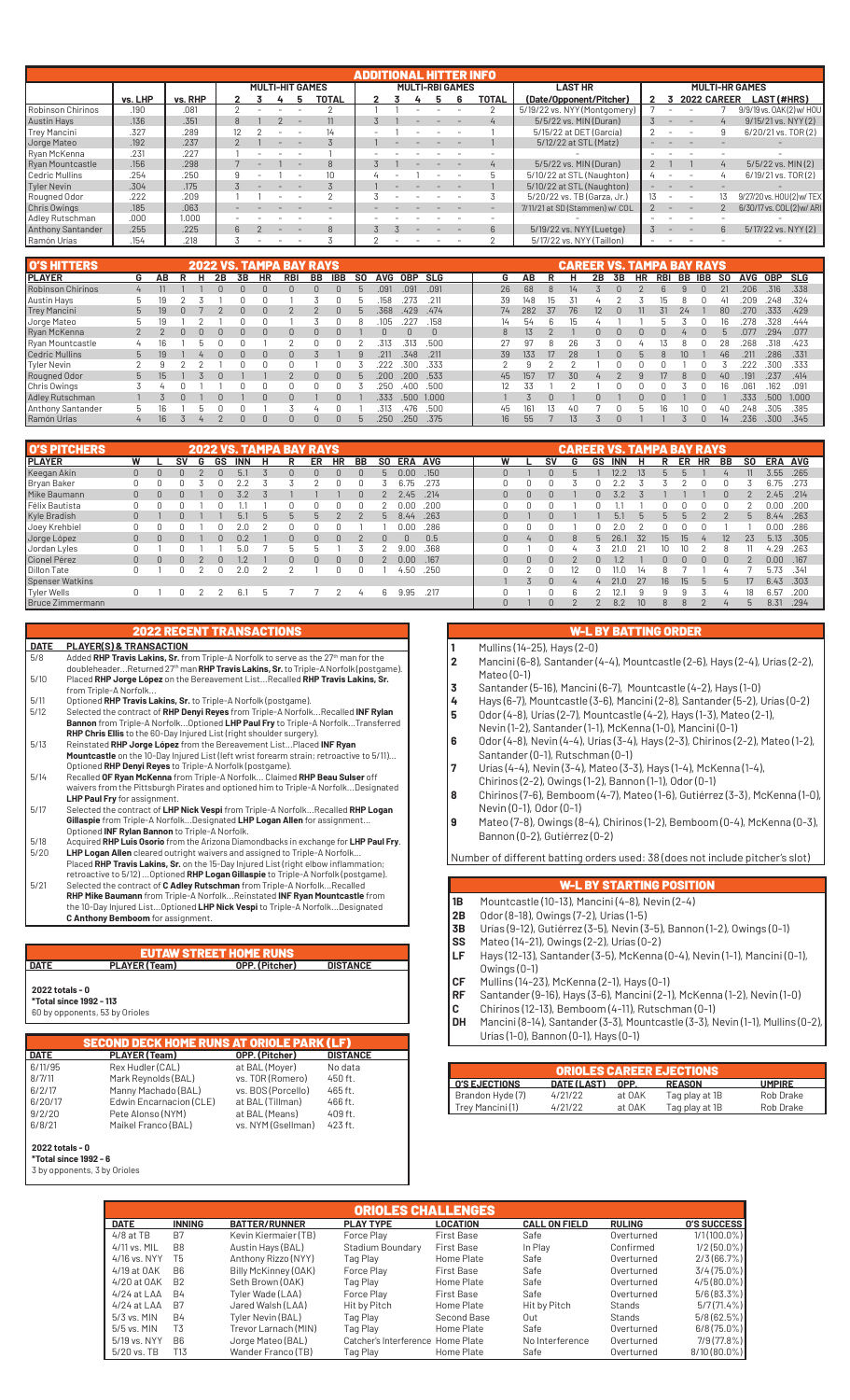|                                                 | <b>2022 BY THE NUMBERS</b> |                    |                    |
|-------------------------------------------------|----------------------------|--------------------|--------------------|
|                                                 | <b>HOME</b>                | AWAY               | TOTAL              |
| Overall                                         | $11 - 11$                  | $5 - 14$           | $16 - 25$          |
| <b>MONTH</b>                                    | <b>HOME</b>                | <b>AWAY</b>        | <b>TOTAL</b>       |
| April (21)                                      | $4 - 4$                    | $3 - 10$           | $7 - 14$           |
| May(30)                                         | $7 - 7$                    | $2 - 4$            | $9 - 11$           |
| June (27)                                       | $0-0$                      | $0 - 0$            | $0 - 0$            |
| July (25)                                       | $0 - 0$                    | $0 - 0$            | $0 - 0$            |
| August (27)                                     | $0 - 0$                    | $0 - 0$            | $0 - 0$            |
| September (27)                                  | $0 - 0$                    | $0 - 0$            | $0 - 0$            |
| October (5)                                     | $0 - 0$                    | $0 - 0$            | $0 - 0$            |
| <b>TOTAL (162)</b>                              | $11 - 11$                  | $5 - 14$           | $16 - 25$          |
| <b>DAY OF WEEK</b>                              | <b>HOME</b>                | <b>AWAY</b>        | <b>TOTAL</b>       |
| Monday (17)                                     | $2 - 2$                    | $0 - 1$            | $2 - 3$            |
| Tuesday (25)                                    | $0 - 3$                    | $1 - 2$            | $1 - 5$            |
| Wednesday (25)                                  | $1 - 2$                    | $1 - 2$            | $2 - 4$            |
| Thursday (16)                                   | $2 - 0$                    | $1 - 2$            | $3 - 2$            |
| Friday (26)                                     | $2 - 1$                    | $1 - 2$            | $3 - 3$            |
| Saturday (27)                                   | $1 - 2$                    | $1 - 2$            | $2 - 4$            |
| Sunday (26)                                     | $3 - 1$                    | $0 - 3$            | $3 - 4$            |
| <b>TOTAL (162)</b>                              | $11 - 11$                  | $5 - 14$           | 16-25              |
| <b>VS. AL EAST</b>                              | <b>HOME</b>                | <b>AWAY</b>        | <b>TOTAL</b>       |
| Boston Red Sox (19)                             | $2 - 1$                    | $0 - 0$            | $2-1$              |
| New York Yankees (19)                           | $3 - 4$                    | $0 - 3$            | $3 - 7$            |
| Tampa Bay Rays (19)                             | $1 - 1$                    | $0 - 3$            | $1 - 4$            |
| Toronto Blue Jays (19)                          | $0 - 0$                    | $0 - 0$            | $0 - 0$            |
| <b>TOTAL (76)</b>                               | $6-6$                      | $0 - 6$            | $6 - 12$           |
| <b>VS. AL CENTRAL</b>                           | <b>HOME</b>                | <b>AWAY</b>        | <b>TOTAL</b>       |
| Chicago White Sox (7)                           | $0 - 0$                    | $0 - 0$            | $0 - 0$            |
| Cleveland Guardians (6)                         | $0 - 0$                    | $0 - 0$            | $0 - 0$            |
| Detroit Tigers (6)                              | $0 - 0$                    | $0 - 3$            | $0 - 3$            |
| Kansas City Royals (7)                          | $2 - 1$                    | $0 - 0$            | $2 - 1$            |
| Minnesota Twins (7)<br><b>TOTAL (33)</b>        | $2 - 2$<br>$4 - 3$         | $0 - 0$<br>$0 - 3$ | $2 - 2$<br>$4 - 6$ |
|                                                 |                            |                    |                    |
| <b>VS. AL WEST</b>                              | HOME                       | <b>AWAY</b>        | <b>TOTAL</b>       |
| Houston Astros (7)                              | $0-0$                      | 0-0                | $0 - 0$            |
| Los Angeles Angels (7)<br>Oakland Athletics (7) | $0 - 0$<br>$0-0$           | $2 - 1$<br>$1 - 3$ | $2 - 1$<br>$1 - 3$ |
| Seattle Mariners (6)                            | $0 - 0$                    | $0 - 0$            | $0 - 0$            |
|                                                 | $0 - 0$                    | $0 - 0$            | $0-0$              |
| Texas Rangers (6)<br><b>TOTAL (33)</b>          | $0-0$                      | $3 - 4$            | $3 - 4$            |
|                                                 |                            |                    |                    |
| <b>VS. NL EAST</b>                              | <b>HOME</b>                | <b>AWAY</b>        | <b>TOTAL</b>       |
| Washington Nationals (4)                        | $0-0$                      | $0-0$              | $0-0$              |
| TOTAL (4)                                       | $0-0$                      | $0-0$              | $0-0$              |
| <b>VS. NL CENTRAL</b>                           | <b>HOME</b>                | <b>AWAY</b>        | <b>TOTAL</b>       |
| Chicago Cubs (4)                                | $0 - 0$                    | $0 - 0$            | $0 - 0$            |
| Cincinnati Reds(3)                              | $0 - 0$                    | $0 - 0$            | $0 - 0$            |
| Milwaukee Brewers (3)                           | $1 - 2$                    | $0 - 0$            | $1 - 2$            |
| Pittsburgh Pirates (3)                          | $0 - 0$                    | $0 - 0$            | $0 - 0$            |
| St. Louis Cardinals (3)<br><b>TOTAL (16)</b>    | $0 - 0$<br>$1 - 2$         | $2 - 1$<br>$2 - 1$ | $2 - 1$<br>$3 - 3$ |
|                                                 |                            |                    |                    |

## BALTIMORE ORIOLES - WALK-OFF AND MISC. HOME RUNS

|      |                       | BALTIMORE ORIOLES - WALK-OFF AND MISC. HOME RUNS |               |                 |                   |                |                |
|------|-----------------------|--------------------------------------------------|---------------|-----------------|-------------------|----------------|----------------|
|      |                       | <b>Baltimore Orioles Walk-off Wins</b>           |               |                 |                   |                |                |
| Date | Score                 | <b>Batter/Runner</b>                             | Action        | <b>RBI</b>      | <b>Pitcher</b>    | <b>INN</b>     | <b>OUTS</b>    |
| 4/15 | NYY 1@ BAL 2          | Ramón Urías                                      | <b>BB</b>     |                 | Aroldis Chapman   | 11             | $\overline{2}$ |
| 4/30 | BOS 1 @ BAL 2         | Robinson Chirinos                                | F1            | 0               | Hirokazu Sawamura | 10             | 0              |
| 5/19 | NYY 6 @ BAL 9         | Anthony Santander HR                             |               | 3               | Lucas Luetge      | 9              |                |
| 5/20 | TB 6 @ BAL 8          | Rougned Odor                                     | <b>HR</b>     | $\overline{2}$  | Ralph Garza, Jr.  | 13             |                |
|      | pponent Walk-off Wins |                                                  |               |                 |                   |                |                |
| Date | <b>Score</b>          | <b>Batter/Runner</b>                             | <b>Action</b> | <b>RBI</b>      | <b>Pitcher</b>    | <b>INN</b>     | <b>OUTS</b>    |
| N/A  |                       |                                                  |               |                 |                   |                |                |
|      |                       |                                                  |               |                 |                   |                |                |
|      |                       | <b>Baltimore Orioles Back-to-Back Home Runs</b>  |               |                 |                   |                |                |
| Date | Score                 | <b>Batters</b>                                   |               | <b>Pitcher</b>  | <b>INN</b>        | <b>OUTS</b>    |                |
| 5/5  | MIN 3 @ BAL 5         | Hays/Mountcastle                                 |               | Duran           | 8                 |                |                |
| 5/13 | BAL 2 @ DET 4         | Mancini/Santander                                |               | <b>Barnes</b>   | 8                 | 0              |                |
|      |                       |                                                  |               |                 |                   |                |                |
|      |                       | Opponent Back-to-Back Home Runs                  |               |                 |                   |                |                |
| Date | <b>Score</b>          | <b>Batters</b>                                   |               | <b>Pitcher</b>  | <b>INN</b>        | <b>OUTS</b>    |                |
| 4/26 | BAL 8 @ NYY 12        | Judge/Rizzo                                      |               | Alexander Wells | 8                 | $\mathfrak{p}$ |                |
| 5/16 | NYY 6 @ BAL 2         | Donaldson/Rizzo                                  |               | Félix Bautista  | 9                 |                |                |
|      |                       | <b>Baltimore Orioles Grand Slams</b>             |               |                 |                   |                |                |
| Date | <b>Score</b>          | <b>Batter</b>                                    |               | Pitcher         | <b>INN</b>        | <b>OUTS</b>    |                |
|      |                       |                                                  |               |                 |                   |                |                |
| 4/12 | MIL 5 @ BAL 4         | <b>Cedric Mullins</b>                            |               | Eric Lauer      | $\overline{2}$    | $\overline{2}$ |                |

| Date | l Opponent Grand Slams<br>Score | <b>Batter</b> | Pitcher            | <b>INN</b> | <b>OUTS</b> |
|------|---------------------------------|---------------|--------------------|------------|-------------|
| 4/24 | BAL6@LAA7                       | Jo Adell      | Travis Lakins, Sr. |            |             |
| 5/1  | BOS 5 @ BAL 9                   | J.D. Martinez | Travis Lakins, Sr. |            |             |

**Baltimore Orioles Inside-the-Park Home Runs**<br> **Batter Mark Park Park Pricher ANN ANN AND SUTS** N/A

|      | <b>Opponent Inside-the-Park Home Runs</b> |                                |            |              |            |             |  |
|------|-------------------------------------------|--------------------------------|------------|--------------|------------|-------------|--|
| Date | <b>Score</b>                              | <b>Batter</b>                  | <b>RBI</b> | Pitcher      | <b>INN</b> | <b>OUTS</b> |  |
| 5/10 |                                           | BAL 5 @ STL 3 Harrison Bader 2 |            | Kyle Bradish | 6          |             |  |
|      | Baltimore Orioles Pinch-Hit Home Runs     |                                |            |              |            |             |  |
| Date | Score                                     | <b>Batter</b>                  | <b>RBI</b> | Pitcher      | <b>INN</b> | <b>OUTS</b> |  |
| N/A  |                                           |                                |            |              |            |             |  |

|      | <b>Opponent Pinch-Hit Home Runs</b>        |               |                |         |            |             |
|------|--------------------------------------------|---------------|----------------|---------|------------|-------------|
| Date | Score                                      | <b>Batter</b> | <b>RBI</b>     | Pitcher | <b>INN</b> | <b>OUTS</b> |
| N/A  |                                            |               |                |         |            |             |
|      | <b>Baltimore Orioles Leadoff Home Runs</b> |               |                |         |            |             |
| Date | Score                                      | <b>Batter</b> | Pitcher        |         | <b>INN</b> | <b>OUTS</b> |
| N/A  |                                            |               |                |         |            |             |
|      | <b>Opponent Leadoff Home Runs</b>          |               |                |         |            |             |
| Date | Score                                      | <b>Batter</b> | <b>Pitcher</b> |         | <b>INN</b> | <b>OUTS</b> |
| N/A  |                                            |               |                |         |            |             |

LAST TIME IT HAPPENED**BATTING**<br>Eutaw St. Home Run Eutaw St. Home Run Anthony Santander, 8/24/21 vs. LAA (Wantz)<br>Coponent Anthony Sandy León, 7/27/21 (Watkins) Opponent Sandy León, 7/27/21 (Watkins) Second Deck Home Run in LF at OPACY<br>
Opponent Pete Alonso, 9/2/20 (Means)<br>
Copponent Pete Alonso, 9/2/20 (Means)<br>
Two Grand Slams in One Game Reimold, Clevenger, 9/11/15 vs. KC (Herrera, Chamberlain)<br>
Trey Mancini, 7/11/21 Pinch-Hit Walk-Off Home Run Nolan Reimold, 7/24/16 vs. CLE (Allen) Pinch-Hit Grand Slam Dwight Evans, 7/26/91 vs. OAK (Nelson) Inside the Park Home Run Austin Hays, 8/11/20 at PHI (Guerra) LH & RH Home Run, Same Game Anthony Santander, 5/16/22 vs. NYY (Severino, Chapman) Individual 2-Home Run Game Anthony Santander, 5/16/22 vs. NYY (Severino, Chapman) Individual 3-Home Run Game Ryan Mountcastle, 6/19/21 vs. TOR (Manoah, Kay) Pinch-Hit Grand Siam<br>
Inside the Park Home Run Game<br>
LH & RH Home Run, Same Game<br>
LH & RH Home Run, Same Game<br>
Anthony Santander, 5/16/22 vs<br>
Individual 3-Home Run Game<br>
Home Run Game<br>
Home Run Gonsecutive Games<br>
Home Run Home Run in Consecutive Games Cedric Mullins, 5/4-5/5 vs. MIN Home Run in 3 Consecutive Games Cedric Mullins, 9/5-7/21 at NYY, vs. KC Home Run in 4 Consecutive Games DJ Stewart, 9/5-9/20 vs. NYY, at NYM Home Run in 5 Consecutive Games Jonathan Schoop, 7/22-27/18 vs. TOR, BOS, TB Home Run in 6 Consecutive Games Chris Davis, 9/26-10/2/12 vs. TOR, BOS, & TB 4-Home Run Game, Team 9/11/21 vs. TOR (G1) 5-Home Run Game, Team 5/5/22 vs. MIN 6-Home Run Game, Team 6/19/21 vs. TOR 7-Home Run Game, Team<br>8+-Home Run Game, Team 8+-Home Run Game, Team 6/16/15 vs. PHI (8) Back-to-Back HR Mancini-Santander, 5/13/22 at DET (8<sup>th</sup> inning) Back-to-Back HR to Start a Game Smith-Machado, 7/7/17 at MIN Back-to-Back-to-Back HR Schoop-Davis-Mancini, 8/6/17 vs. DET (1<sup>st</sup> inning) Back-to-Back-to-Back HR to Start a Game Flaherty-Hardy-Markakis, 5/10/12 vs. TEX (G1, Lewis) 2 Back-to-Back HRs, Same Game Jones-Mancini (4th inning), Mancini-Trumbo (6th inning) 8/10/17 at OAK Leadoff Home Run<br>
Walk-Off Home Run<br>
Walk-Off Grand Slam<br>
Walk-Off Grand Slam<br>
Walk-Off Home Run, Eutaw St.<br>
Walk-Off Home Run, Eutaw St.<br>
Walk-Off Home Run, Eutaw St.<br>
Walk-Off Home Run, Eutaw St.<br>
Home Run, It<sup>h</sup> Inning Walk-Off Grand Slam<br>Walk-Off Home Run, Eutaw St.<br>Home Run, 15<sup>th</sup> Inning or later<br>Home Run, 17<sup>th</sup> Inning or later<br>Home Run by a Pitcher Home Run, 17<sup>th</sup> Inning or later and the Madam Jones, 5/6/12 at BOS<br>Home Run by a Pitcher Zack Britton, 7/3/11 at ATL<br>2-Home Run Game by a Pitcher Mill Pappas, 8/27/61 at MIN 2-Home Run Game by a Pitcher Milt Pappas, 8/27/61 at MIN Oriole to hit a Home Run for 1<sup>st</sup> ML hit Trey Mancini, 9/20/16 vs. BOS<br>Oriole w/ 2 home runs in one inning Mark Trumbo, 4/15/16 at TEX (7<sup>th</sup> inning) Oriole w/ 3 home runs in consecutive innings Manny Machado, 8/7/16 at CWS ( $1^{\text{st}}$ ,  $2^{\text{nd}}$ ,  $3^{\text{rd}}$  inning) 5-Hit Game Cedric Mullins, 6/5/21 vs. CLE 6-Hit Game Cal Ripken, Jr., 6/13/99 at ATL 5-RBI Game Trey Mancini, 5/19/21 vs. TB 6-RBI Game Pedro Severino, 8/26/21 vs. LAA 7-RBI Game Manny Machado, 8/18/17 vs. LAA 8-RBI Game Chris Hoiles, 8/14/98 at CLE 9-RBI Game Eddie Murray, 8/26/85 at CAL  **PITCHING** Perfect Game<br>
No-Hitter<br>
1-Hitter<br>
Complete Game No-Hitter<br>1-Hitter 1000 - 1000 - 1000 - 1000 - 1000 - 1000 - 1000 - 1000 - 1000 - 1000 - 1000<br>1000 - 10000 - 10000 - 10000 - 10000 - 10000 - 10000 - 10000 - 10000 - 1000<br>15/5/21 (Means at SEA) - 10000 - 10000 - 10000 - 100 Team Shutout 4/20/22 (Lyles, Fry, Tate, Baker, López at OAK) Consecutive CG, Pitcher Sidney Ponson (2), 5/16-22/04 Consecutive Shutouts, Pitcher Mike Mussina (2), 9/26-10/1/95<br>Consecutive CG, Team 5/13-14/11 (Guthrie/Bergesen)<br>Consecutive Shutouts, Team 6/28-29/19 vs. CLE 10+ Strikeout Game, Pitcher 5/10/22 (Bradish at STL, 11) 15+ Strikeout Game, Pitcher 7/7/07 (Bedard at TEX, 15) 10+ Strikeout Game, Team 5/18/22 vs. NYY (10) 15+ Strikeout Game, Team 4/16/21 at TEX (15) 15+ Strikeout Garrie, Team<br>4+ Strikeouts in an inning Mike Cuellar (4), 5/29/70 at CAL **MISCELLANEOUS**<br>Hit for the Cycle<br>Steal of Home Hit for the Cycle<br>
Steal of Home<br>
Steal of Home<br>
Position Player to Pitch<br>
Position Player to Pitch<br>
Austin Wynns, 8/14/21 at BOS (1.0 IP, 1 H, ER, HR)<br>
Triple Play Turned<br>
Scoring: 5-4-3 (Machado-Schoop-Davis)<br>
Scoring: 5  **WINNING SWEEPS** 2-Game, at OPACY June 6-7, 2017 vs. PIT 2-Game, Road June 5-6, 2018 at NYM 3-Game, at OPACY July 23-July 25, 2021 vs. WSH 3-Game, Road June 28-30, 2021 at HOU 4-Game, at OPACY July 17-20, 2017 vs. TEX 4-Game, Road August 22-25, 2011 at MIN Doubleheader June 25, 2016 vs. TB

| <b>OUTFIELD ASSISTS</b>  |    |    |           |    |       |                     |  |  |  |  |  |  |  |
|--------------------------|----|----|-----------|----|-------|---------------------|--|--|--|--|--|--|--|
| <b>Outfielder</b>        | 1B | 2Β | <b>3B</b> | HP | TOTAL | <b>ERRORS (F-T)</b> |  |  |  |  |  |  |  |
| Austin Hays              |    |    |           |    |       | $0 - 0$             |  |  |  |  |  |  |  |
| Trey Mancini             |    |    |           |    |       | $1 - 0$             |  |  |  |  |  |  |  |
| Ryan McKenna             |    |    |           |    |       | $2 - 0$             |  |  |  |  |  |  |  |
| <b>Cedric Mullins</b>    |    |    |           |    |       | $0 - 0$             |  |  |  |  |  |  |  |
| <b>Tyler Nevin</b>       |    |    |           |    |       | $0 - 1$             |  |  |  |  |  |  |  |
| <b>Anthony Santander</b> |    |    |           |    |       | 1–1                 |  |  |  |  |  |  |  |
| <b>Team Totals</b>       |    |    |           |    |       |                     |  |  |  |  |  |  |  |

| <b>CATCHING BREAKDOWN</b> |               |    |               |             |       |            |           |  |  |
|---------------------------|---------------|----|---------------|-------------|-------|------------|-----------|--|--|
|                           | <b>Errors</b> |    | <b>SBs</b>    | Pick-offs   |       |            |           |  |  |
| <b>Catcher</b>            | F-T-C         | PВ | <b>CS-ATT</b> | 1B-2B-3B    | Inn.  | <b>ERA</b> | W-L(GS)   |  |  |
| Bemboom                   | $n - 2 - 1$   | 0  | 1-6           | $0 - 0 - 0$ | 143.0 | 3.40       | $4 - 11$  |  |  |
| Chirinos                  | $0 - 0 - 0$   | 2  | $4 - 10$      | $0 - 0 - 0$ | 210.0 | 4.11       | 12-13     |  |  |
| Rutschman                 | $0 - 0 - 0$   | U  | 0-0           | $0 - 0 - 0$ | 9.0   | 6.00       | $0 - 1$   |  |  |
| <b>Totals</b>             | $0 - 2 - 1$   | 2  | $5 - 16$      | $0 - 0 - 0$ | 362.0 | 3.88       | $16 - 25$ |  |  |

|      |                     |         | ORIOLES WHO MADE THEIR MAJOR LEAGUE DEBUT IN 2022 |                                    |
|------|---------------------|---------|---------------------------------------------------|------------------------------------|
| Date | Player              | Opp.    | <b>Stats</b>                                      | <b>Notes</b>                       |
| 4/10 | RHP Félix Bautista  | at TB   | $1.1$ IP, H, $2K$                                 | Entered in 2 <sup>nd</sup> inning  |
| 4/29 | RHP Kyle Bradish    | vs. BOS | 6.0 IP, 5 H, 3 R, 2 ER, BB, K, HR, WP             | Starter                            |
| 5/12 | Rylan Bannon        | at STL  | $1-4. K$                                          | Started at 3B                      |
| 5/13 | RHP Denyi Reyes     | at DET  | 2.0 IP, 2 K                                       | Entered in $7th$ inning            |
| 5/17 | RHP Logan Gillaspie | vs. NYY | 2.0 IP, 3 H, K                                    | Entered in 8 <sup>th</sup> inning  |
| 5/20 | LHP Nick Vespi      | vs. TB  | W, 2.0 IP, H, IBB, 3 K                            | Entered in 12 <sup>th</sup> inning |
| 5/21 | C Adley Rutschman   | vs. TB  | 1-3, 3B, BB, K                                    | Started at C                       |

|                         | <b>SCORING BY INNING</b> |                |
|-------------------------|--------------------------|----------------|
| <b>Innings</b>          | Opponents                | <b>Orioles</b> |
| 1                       | 22                       | 6              |
| $\overline{2}$          | 19                       | 15             |
| $\overline{\mathbf{3}}$ | 17                       | 18             |
| 4                       | 15                       | 8              |
| 5                       | 25                       | 19             |
| 6                       | 28                       | 21             |
| 7                       | 21                       | 17             |
| 8                       | 13                       | 18             |
| 9                       | 14                       | 11             |
| <b>Extras</b>           | 3                        | 7              |
| <b>Totals</b>           | 177                      | 140            |
|                         |                          |                |

| <b>MULTI-RUN INNINGS</b> |           |                |  |  |  |  |  |  |
|--------------------------|-----------|----------------|--|--|--|--|--|--|
| <b>Runs</b>              | Opponents | <b>Orioles</b> |  |  |  |  |  |  |
| $\frac{2}{3}$            | 28        | 18             |  |  |  |  |  |  |
|                          | Я         | 12             |  |  |  |  |  |  |
| 4                        | 10        | $\overline{2}$ |  |  |  |  |  |  |
| 5                        |           |                |  |  |  |  |  |  |
| 6                        |           | 3              |  |  |  |  |  |  |
| $7+$                     |           |                |  |  |  |  |  |  |
| <b>Totals</b>            | 48        | 36             |  |  |  |  |  |  |